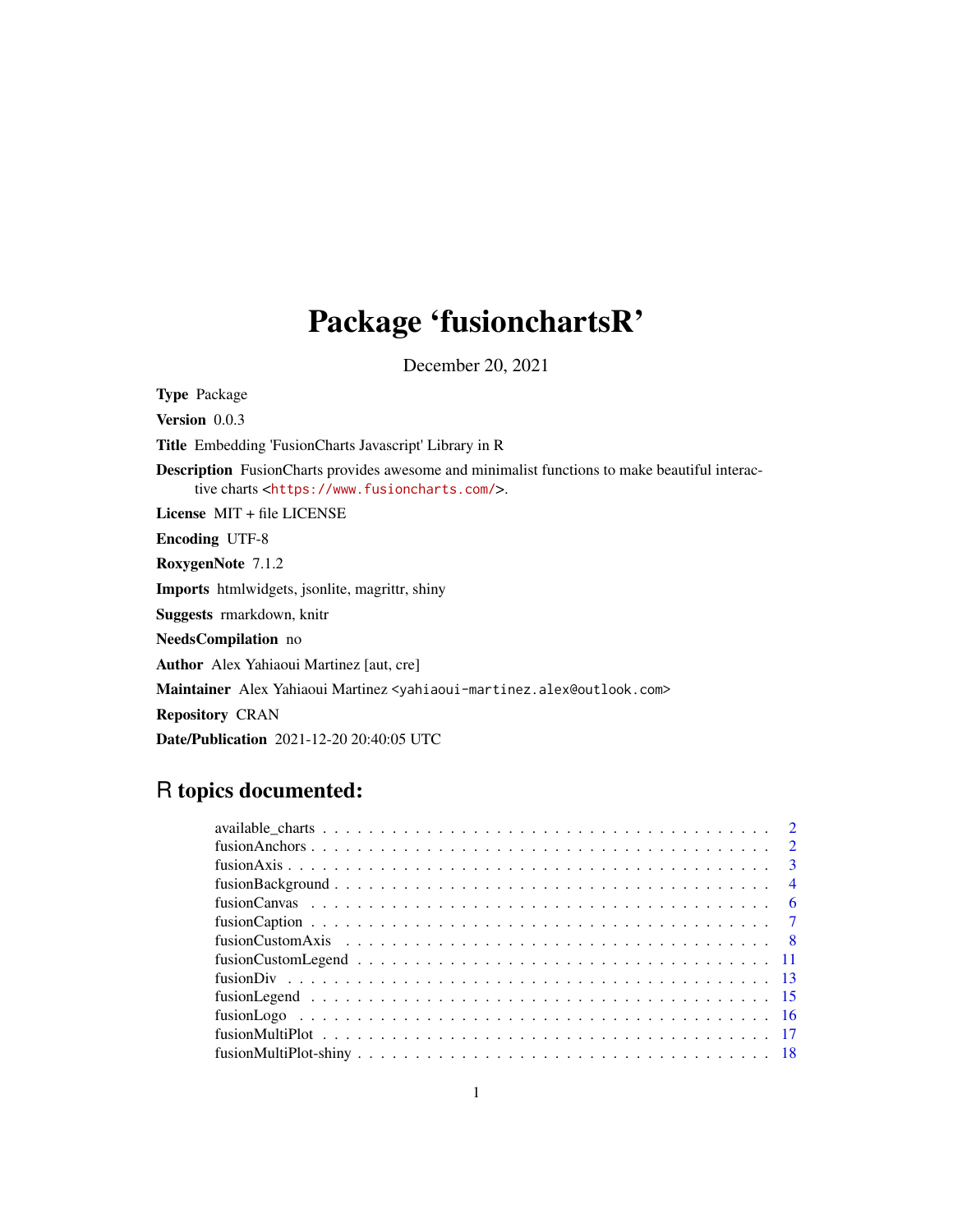#### <span id="page-1-0"></span>2 fusionAnchors

| Index |  |
|-------|--|
|       |  |
|       |  |
|       |  |
|       |  |
|       |  |
|       |  |
|       |  |
|       |  |
|       |  |

available\_charts *List of available charts in fusionchartsR*

#### Description

List of available charts in fusionchartsR

#### Usage

available\_charts()

#### Examples

library(fusionchartsR) available\_charts()

fusionAnchors *Adding FusionCharts anchors*

#### Description

<https://www.fusioncharts.com/dev/chart-guide/chart-configurations/anchors-and-lines>

```
fusionAnchors(
  fusionPlot,
  drawAnchors = TRUE,
  showvalues = FALSE,
  anchorSides = "0",anchorRadius = "3",
  anchorAlpha = "100",
  anchorBorderThickness = "1",
  anchorBorderColor = "#5a5a5a",
```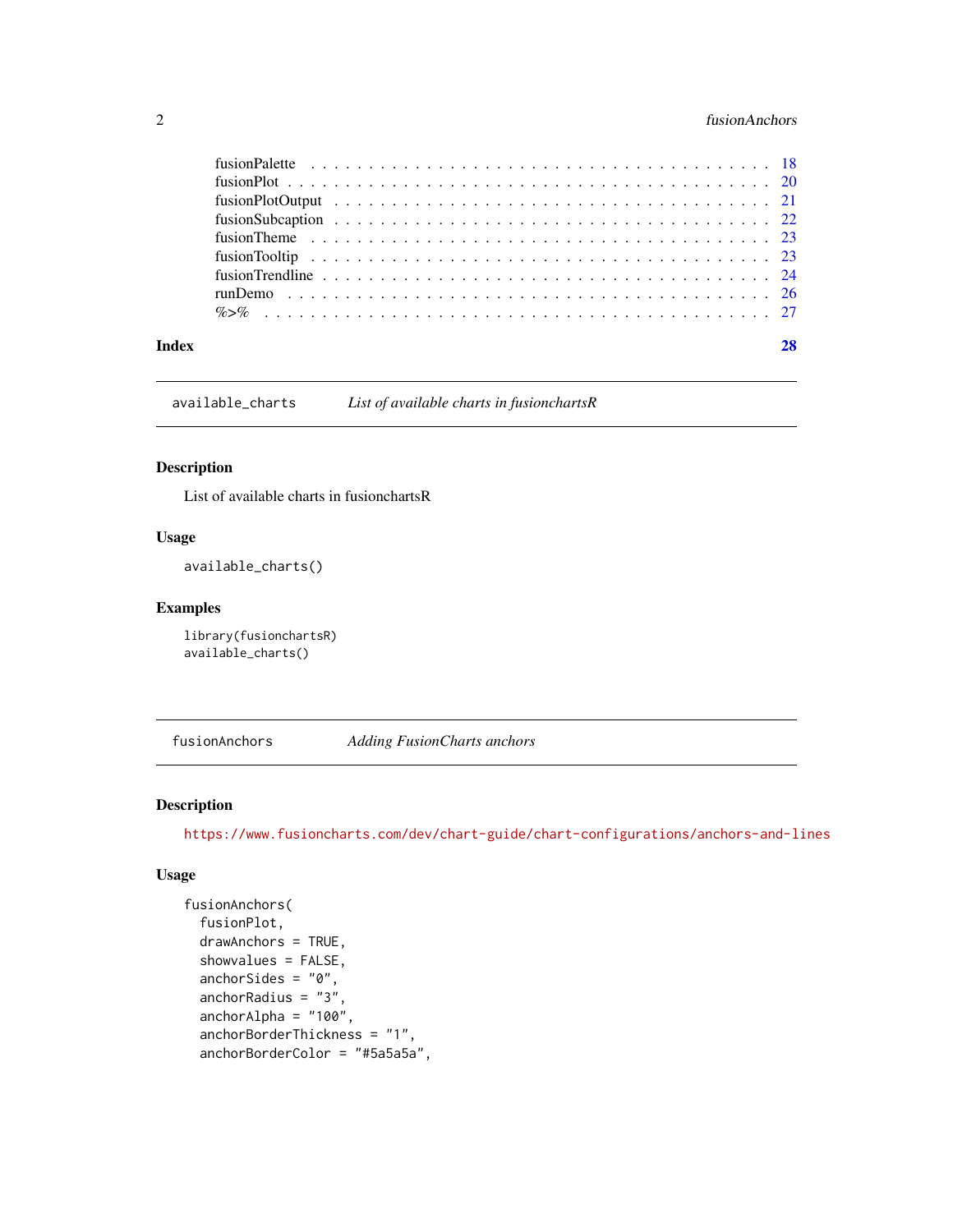#### <span id="page-2-0"></span>fusionAxis 3

```
anchorBgColor = "#ffffff",
anchorBgAlpha = "100",
anchorImageAlpha = "100",
anchorImageScale = "150"
```
#### Arguments

)

| fusionPlot            | fusionPlot object got by fusionPlot()                         |  |
|-----------------------|---------------------------------------------------------------|--|
| drawAnchors           | Show the anchors                                              |  |
| showvalues            | Show the values of the anchors                                |  |
| anchorSides           | Specify the number of sides to define the shape of the anchor |  |
| anchorRadius          | Set the radius of the anchor                                  |  |
| anchorAlpha           | Set the transparency of the anchor                            |  |
| anchorBorderThickness |                                                               |  |
|                       | Set the thickness of the anchor border                        |  |
| anchorBorderColor     |                                                               |  |
|                       | Set the hex code for anchor border color                      |  |
| anchorBgColor         | Set the hex code for anchor background color                  |  |
| anchorBgAlpha         | Set the transparency of the anchor background                 |  |
| anchorImageAlpha      |                                                               |  |
|                       | Set the transparency of the image                             |  |
| anchorImageScale      |                                                               |  |
|                       | Set the scale of the image                                    |  |

#### Examples

```
library(fusionchartsR)
df <- data.frame(label = c("Venezuela", "Saudi", "Canada", "Russia"), value = c(290, 260,180, 115))
df %>%
fusionPlot(x = "label", y = "value", type = "line") %>%
fusionAnchors(anchorRadius = "6", anchorBorderThickness = "2") %>%
fusionTheme(theme = "fusion")
```
fusionAxis *Adding FusionCharts axis*

#### Description

<https://www.fusioncharts.com/dev/chart-guide/chart-configurations/axes>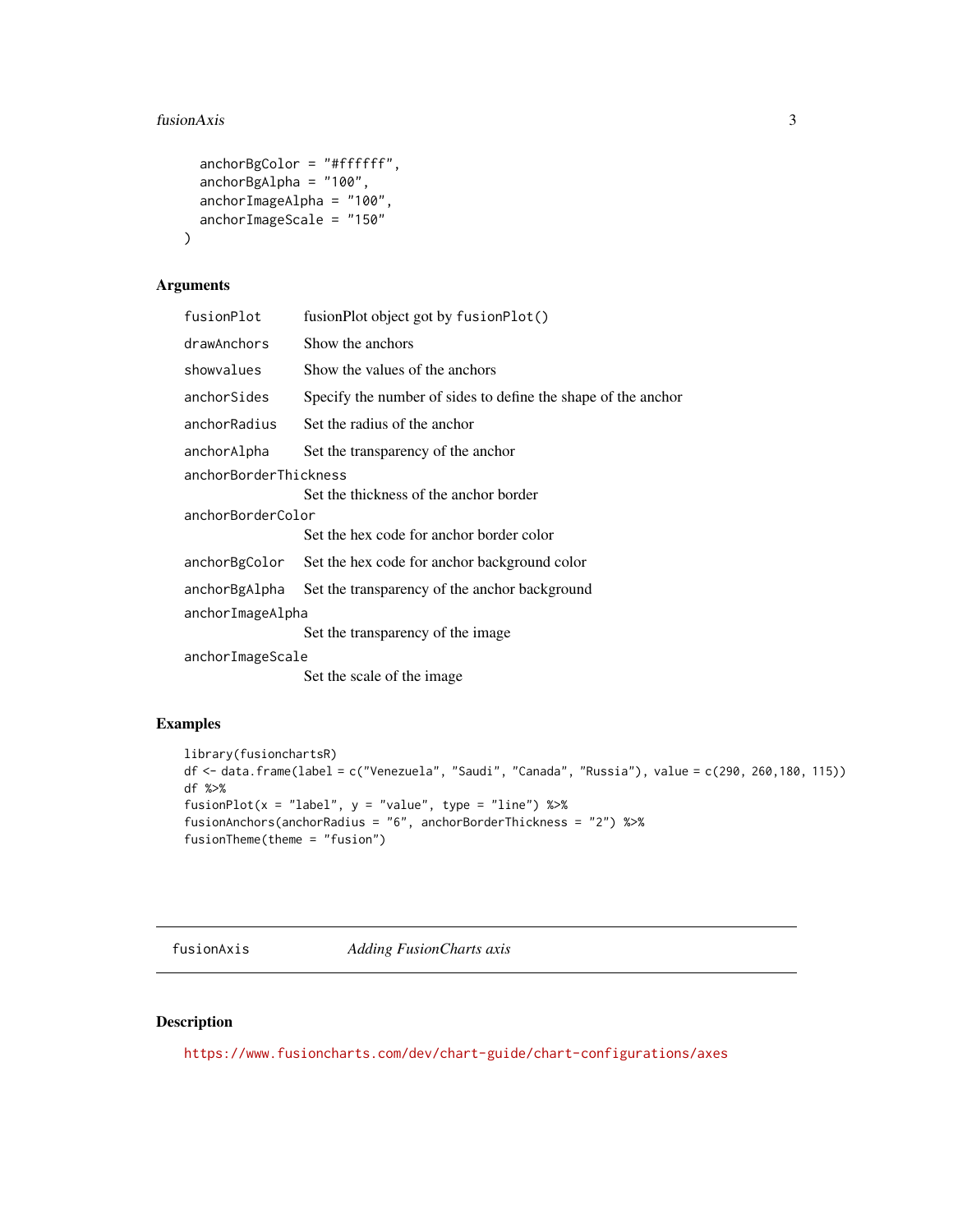#### <span id="page-3-0"></span>Usage

```
fusionAxis(
  fusionPlot,
  xAxisName = "Change X axis",
  yAxisName = "Change Y axis",
  AxisNameFont = "Arial",
  AxisNameFontSize = "12",
  AxisNameFontColor = "#999999",
  AxisNameFontBold = TRUE,
  AxisNameFontItalic = FALSE
\mathcal{L}
```
#### Arguments

| fusionPlot         | fusionPlot object got by fusionPlot()        |  |
|--------------------|----------------------------------------------|--|
| xAxisName          | Specify the title of the X-axis of the chart |  |
| yAxisName          | Specify the title of the Y-axis of the chart |  |
| AxisNameFont       | Set the font family of axis                  |  |
| AxisNameFontSize   |                                              |  |
|                    | Set the font size (between 0 and 72) of axis |  |
| AxisNameFontColor  |                                              |  |
|                    | Set the font color of axis in hex code       |  |
| AxisNameFontBold   |                                              |  |
|                    | Set the font style to bold                   |  |
| AxisNameFontItalic |                                              |  |
|                    | Set the font style to italic                 |  |

#### Examples

```
library(fusionchartsR)
df <- data.frame(label = c("Venezuela", "Saudi", "Canada", "Russia"), value = c(290, 260,180, 115))
df %>%
fusionPlot(x = "label", y = "value", type = "column3d") % >fusionAxis(xAxisName = "Countries", yAxisName = "Numbers", AxisNameFontSize = "20") %>%
fusionCustomAxis(xAxisPosition = "top", yAxisPosition = "right") %>%
fusionTheme(theme = "gammel")
```
fusionBackground *Adding FusionCharts borders & background*

#### Description

<https://www.fusioncharts.com/dev/chart-guide/chart-configurations/border-and-background>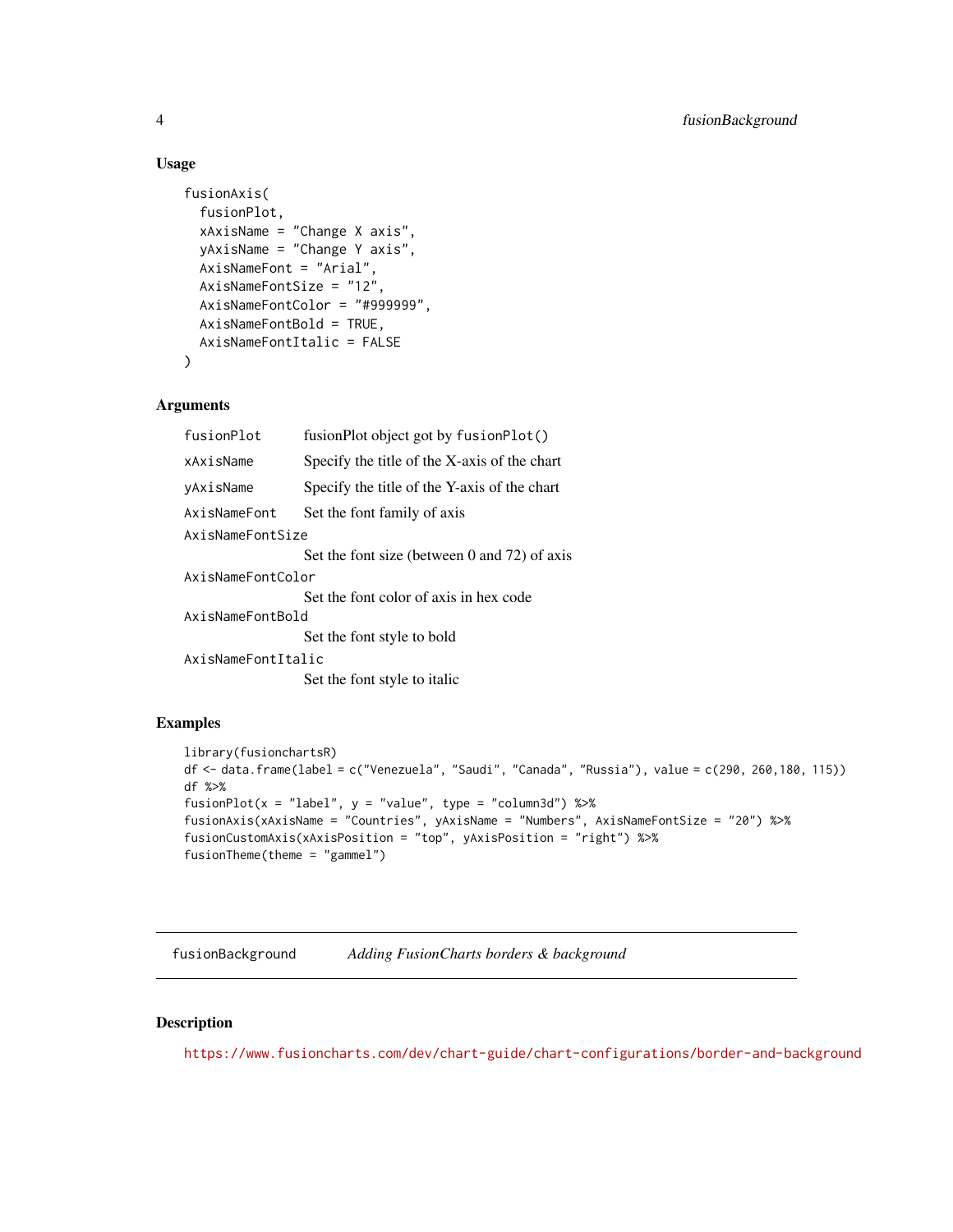### fusionBackground 5

### Usage

```
fusionBackground(
  fusionPlot,
  showBorder = FALSE,
  borderColor = "#666666",borderThickness = "4",
  borderAlpha = "80",
  bgColorStart = "#ffffff",
  bgColorEnd = NULL,
  bgAlphaStart = "50",
 bgAlphaEnd = NULL,
  bgratioStart = "60",
 bgratioEnd = "40",bgAngle = "180"\lambda
```
#### Arguments

| fusionPlot               | fusionPlot object got by fusionPlot()                        |  |
|--------------------------|--------------------------------------------------------------|--|
| showBorder               | Show the chart border                                        |  |
| borderColor              | Specify the color of the border                              |  |
| borderThickness          |                                                              |  |
|                          | Set the thickness of the border                              |  |
| borderAlpha              | Set the transparency of the border                           |  |
| bgColorStart, bgColorEnd |                                                              |  |
|                          | Set the hex codes of the starting and ending gradient colors |  |
| bgAlphaStart, bgAlphaEnd |                                                              |  |
|                          | Set the transparency of the starting ending gradient colors  |  |
| bgratioStart, bgratioEnd |                                                              |  |
|                          | Set the radius of gradient colors                            |  |
| bgAngle                  | Set the angle in degrees of gradient colors                  |  |

#### Examples

```
library(fusionchartsR)
df <- data.frame(label = c("Venezuela", "Saudi", "Canada", "Russia"), value = c(290, 260,180, 115))
df %>%
fusionPlot(x = "label", y = "value", type = "column3d") %\gg%
fusionBackground(showBorder = TRUE, bgColorStart = "#DDDDDD") %>%
fusionTheme(theme = "fusion")
```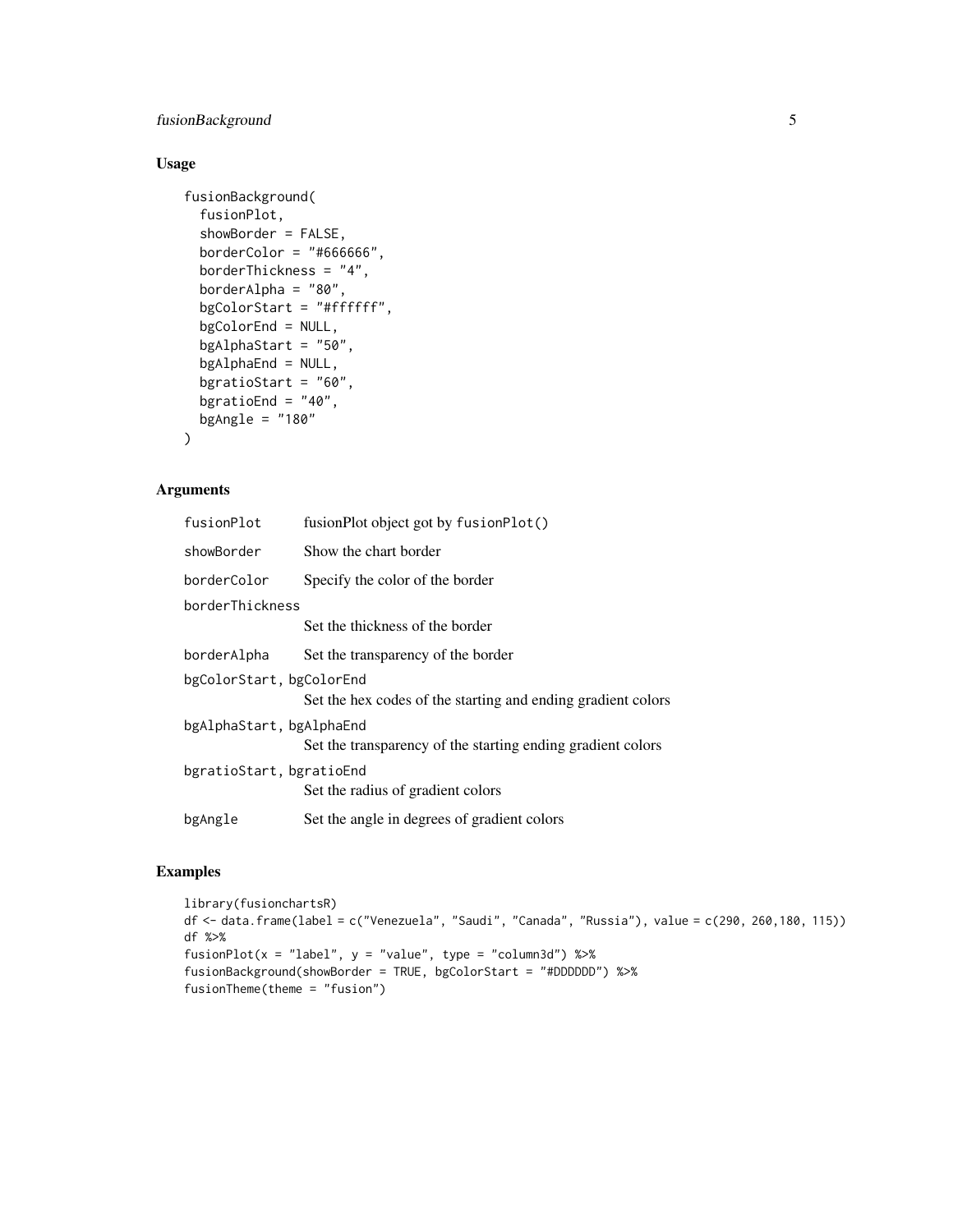<span id="page-5-0"></span>

#### Description

<https://www.fusioncharts.com/dev/chart-guide/chart-configurations/canvas>

#### Usage

```
fusionCanvas(
  fusionPlot,
  showCanvasBg = FALSE,
  canvasbgColorFirst = "#5a5a5a",
  canvasbgColorSecond = NULL,
  canvasBgDepth = "0",
  canvasbgAlpha = "100",
  canvasBgRatioStart = "40",
  canvasBgRatioEnd = "60",
  canvasBgAngle = "0",
  showCanvasBorder = FALSE,
  canvasBorderColor = "#666666",
  canvasBorderAlpha = "80",
  canvasBorderThickness = "1",
  showCanvasBase = FALSE,
  canvasBaseDepth = "5",
  canvasBaseColor = "#aaaaaa"
)
```

| fusionPlot          | fusionPlot object got by fusionPlot()                               |  |
|---------------------|---------------------------------------------------------------------|--|
| showCanvasBg        | Show the canvas background                                          |  |
| canvasbgColorFirst  |                                                                     |  |
|                     | Specify the hex code of the first canvas background color           |  |
| canvasbgColorSecond |                                                                     |  |
|                     | Specify the hex code of the second canvas background color          |  |
| canvasBgDepth       | Set the depth of the canvas background                              |  |
| canvasbgAlpha       | Set the transparency of the background color                        |  |
| canvasBgRatioStart  |                                                                     |  |
|                     | Set the first value of the canvas background ratio (in percentage)  |  |
| canvasBgRatioEnd    |                                                                     |  |
|                     | Set the second value of the canvas background ratio (in percentage) |  |
| canvasBgAngle       | Specify canvas background angle (in degrees)                        |  |
| showCanvasBorder    |                                                                     |  |
|                     | Show the canvas border                                              |  |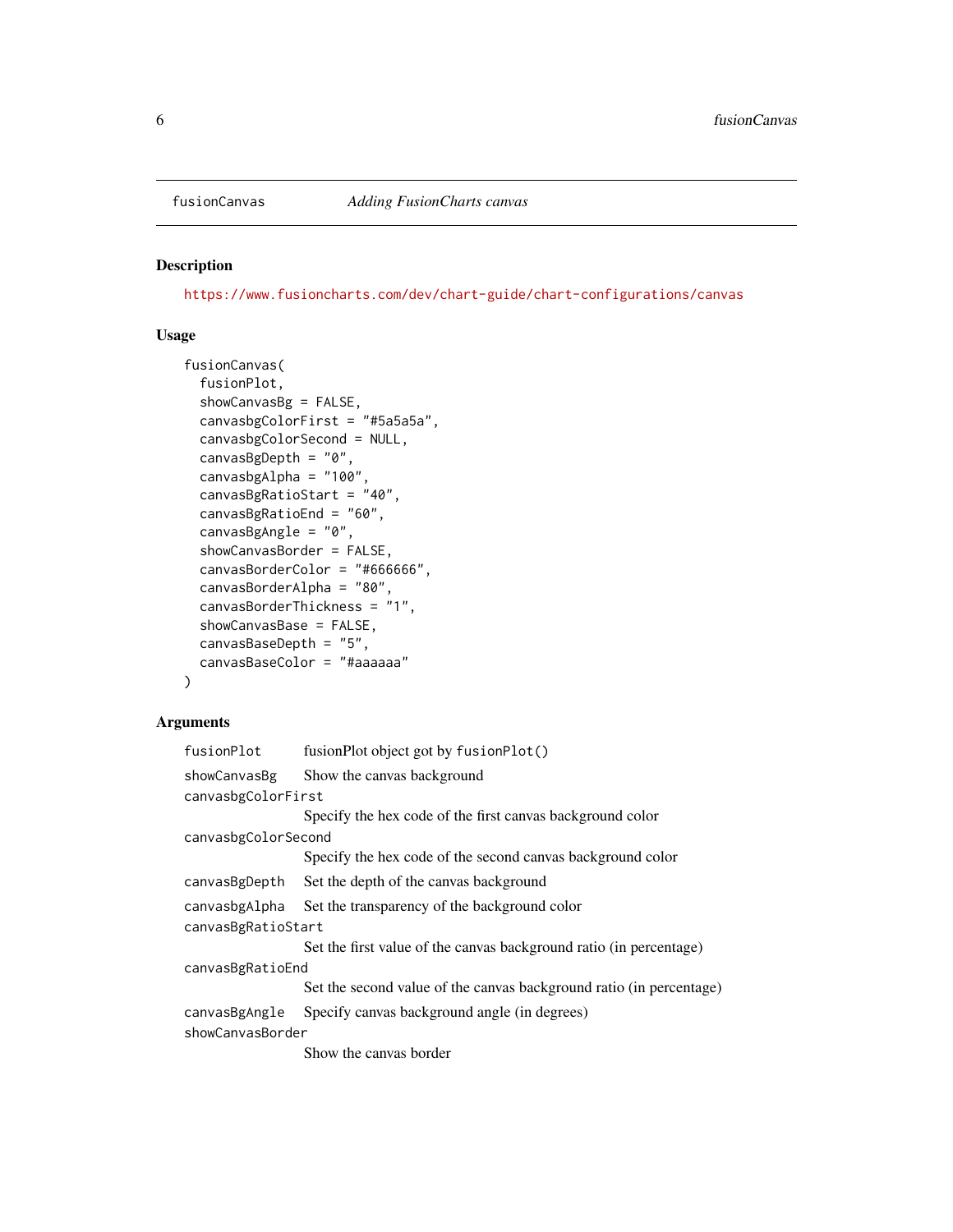#### <span id="page-6-0"></span>fusionCaption 7

canvasBorderColor Set the border color canvasBorderAlpha Set the transparency of the border canvasBorderThickness Set the thickness of the border showCanvasBase Show the canvas base canvasBaseDepth Set the height of the canvas base canvasBaseColor Specify the hex code of the base color

#### Examples

```
library(fusionchartsR)
df <- data.frame(label = c("Venezuela", "Saudi", "Canada", "Russia"), value = c(290, 260,180, 115))
df %>%
fusionPlot(x = "label", y = "value", type = "column2d") %>%
fusionCanvas(showCanvasBorder = TRUE, canvasBorderThickness = "4", canvasBorderAlpha = "80") %>%
fusionTheme(theme = "fusion")
```
fusionCaption *Adding FusionCharts caption*

#### Description

<https://www.fusioncharts.com/dev/chart-guide/chart-configurations/caption-and-sub-caption>

#### Usage

```
fusionCaption(
  fusionPlot,
  caption = "Add a caption here",
  captionFont = "Arial",
  captionFontSize = "18",
  captionFontColor = "#5A5A5A",
  captionFontBold = TRUE,
  captionOnTop = TRUE,
  captionAlignment = c("center", "left", "right")
\lambda
```

| fusionPlot  | fusionPlot object got by fusionPlot() |
|-------------|---------------------------------------|
| caption     | Specify the caption of the chart      |
| captionFont | Set the caption font family           |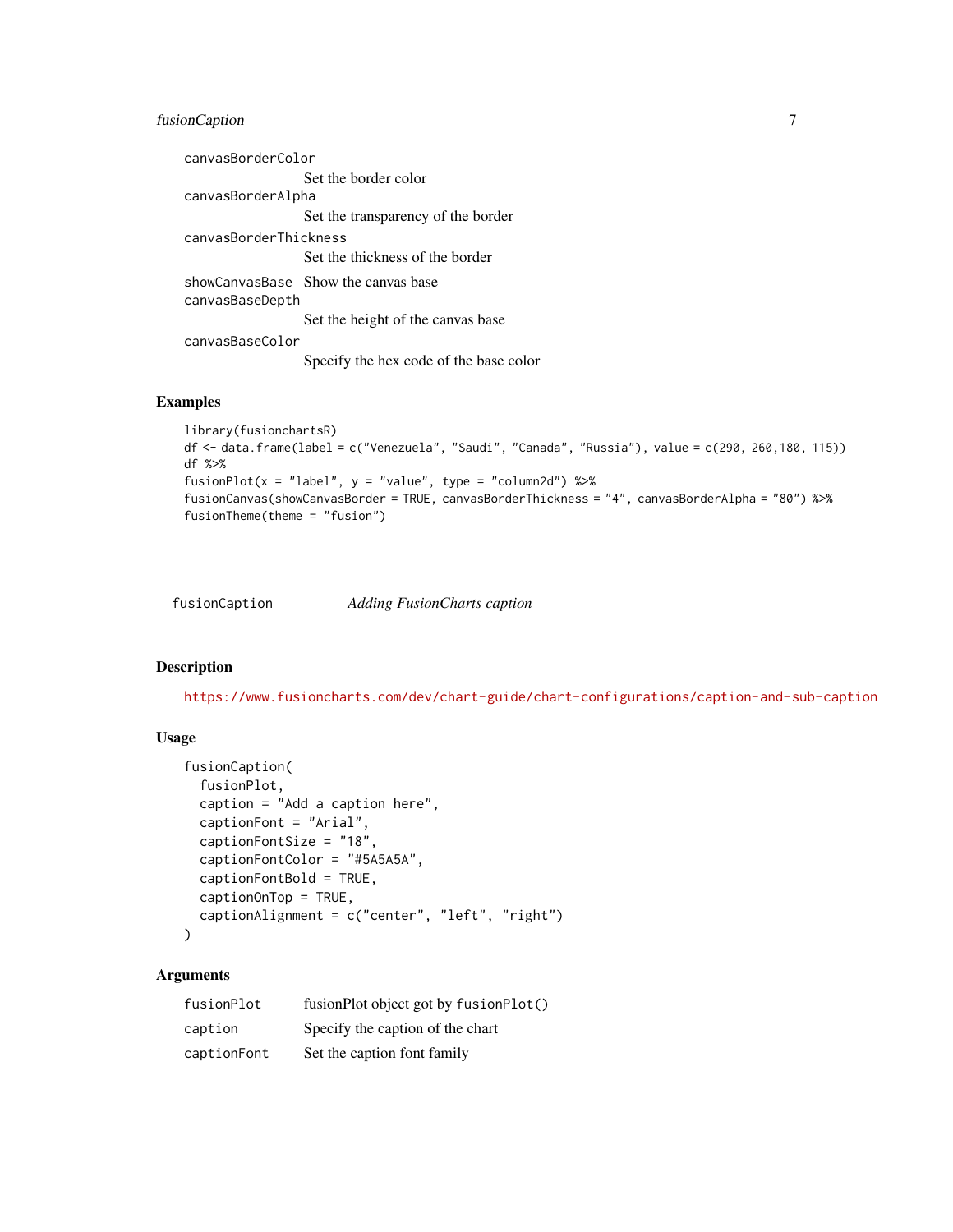<span id="page-7-0"></span>

| captionFontSize  |                                                 |  |
|------------------|-------------------------------------------------|--|
|                  | Set the caption font size (between 0 and 72)    |  |
| captionFontColor |                                                 |  |
|                  | Set the caption font color                      |  |
| captionFontBold  |                                                 |  |
|                  | Enable caption font to bold                     |  |
| caption0nTop     | Display the caption at the top of the chart     |  |
| captionAlignment |                                                 |  |
|                  | Specify the horizontal alignment of the caption |  |

#### Examples

library(fusionchartsR)

```
df <- data.frame(label = c("Venezuela", "Saudi", "Canada", "Russia"), value = c(290, 260,180, 115))
fusionPlot(data = df, x = "label", y = "value", type = "column2d") %>%
 fusionCaption(caption = "Caption on the left", captionAlignment = "left") %>%
 fusionSubcaption(subcaption = "subcaption too") %>%
 fusionTheme(theme = "fusion")
```
fusionCustomAxis *Customing FusionCharts axis*

#### Description

<https://www.fusioncharts.com/dev/chart-guide/chart-configurations/axes>

```
fusionCustomAxis(
  fusionPlot,
  showlabels = TRUE,
  xAxisPosition = c("bottom", "top", "left", "right"),
  yAxisPosition = c("left", "right", "top", "bottom"),
  AxisNameBorderColor = NULL,
  AxisNameBorderAlpha = "0",
  AxisNameBorderPadding = "6",
 AxisNameBorderRadius = "3",
  AxisNameBorderThickness = "2",
  AxisNameBorderDashed = FALSE,
  AxisNameBorderDashLen = "4",
  AxisNameBorderDashGap = "2",
  AxisNameBgColor = NULL,
  AxisNameBgAlpha = "0",
  AxisNameFontAlpha = "100",
  AxisValueFont = "Arial",
```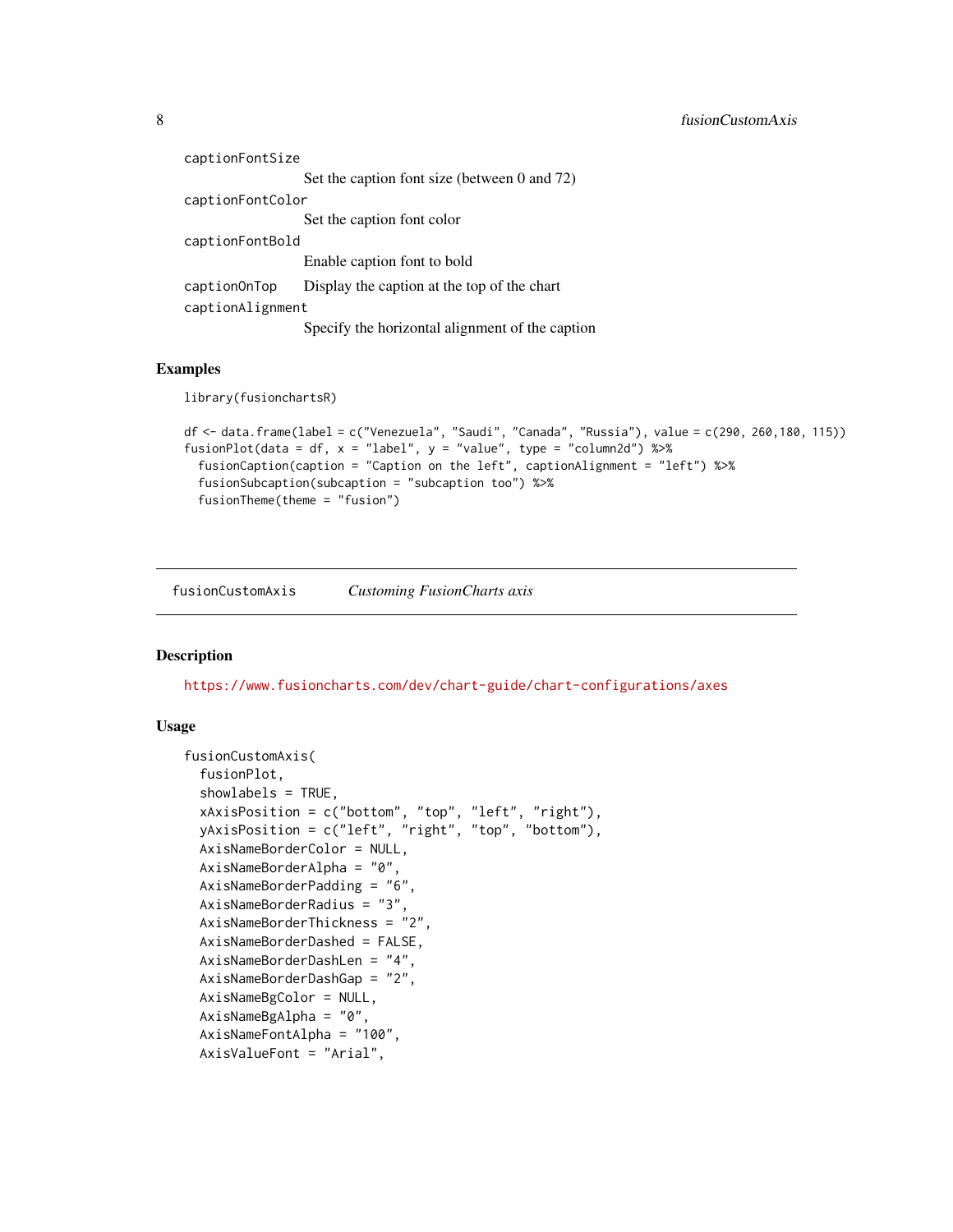### fusionCustomAxis 9

```
AxisValueFontSize = "1px",
AxisValueFontColor = NULL,
AxisValueFontBold = FALSE,
AxisValueFontItalic = FALSE,
AxisValueAlpha = "100",
AxisValueBgColor = NULL,
AxisValueBgAlpha = "50",
AxisValueBorderColor = "#ffffff",
AxisValueBorderAlpha = "0",
AxisValueBorderPadding = "5",
AxisValueBorderRadius = "2",
AxisValueBorderThickness = "3",
AxisValueBorderDashed = FALSE,
AxisValueBorderDashLen = "2",
AxisValueBorderDashGap = "2"
```
#### Arguments

)

| fusionPlot              | fusionPlot object got by fusionPlot()                                                          |
|-------------------------|------------------------------------------------------------------------------------------------|
| showlabels              | Display the data labels                                                                        |
| xAxisPosition           | change the position of the x-axis                                                              |
| yAxisPosition           | change the position of the y-axis                                                              |
| AxisNameBorderColor     |                                                                                                |
|                         | Set the border color of the name of the axis                                                   |
| AxisNameBorderAlpha     |                                                                                                |
|                         | Set the transparency of the border around the name of axis                                     |
| AxisNameBorderPadding   |                                                                                                |
|                         | Set the padding of the border around the name of the axis                                      |
| AxisNameBorderRadius    |                                                                                                |
|                         | Set the radius of the border around the name of the axis                                       |
| AxisNameBorderThickness |                                                                                                |
|                         | Set the thickness of the border around the name of the axis                                    |
| AxisNameBorderDashed    |                                                                                                |
|                         | Make the border around the name of the axis dashed                                             |
| AxisNameBorderDashLen   |                                                                                                |
|                         | Set the length of each dash in the dashed border around the name of the axis                   |
| AxisNameBorderDashGap   |                                                                                                |
|                         | Set the gap between two consecutive dashes in the dashed border around the<br>name of the axis |
| AxisNameBgColor         |                                                                                                |
|                         | Set the background color of the name of the axis                                               |
| AxisNameBgAlpha         |                                                                                                |
|                         | Set the transparency of the background of the name of the axis                                 |
| AxisNameFontAlpha       |                                                                                                |
|                         | Set the transparency of the name of the axis                                                   |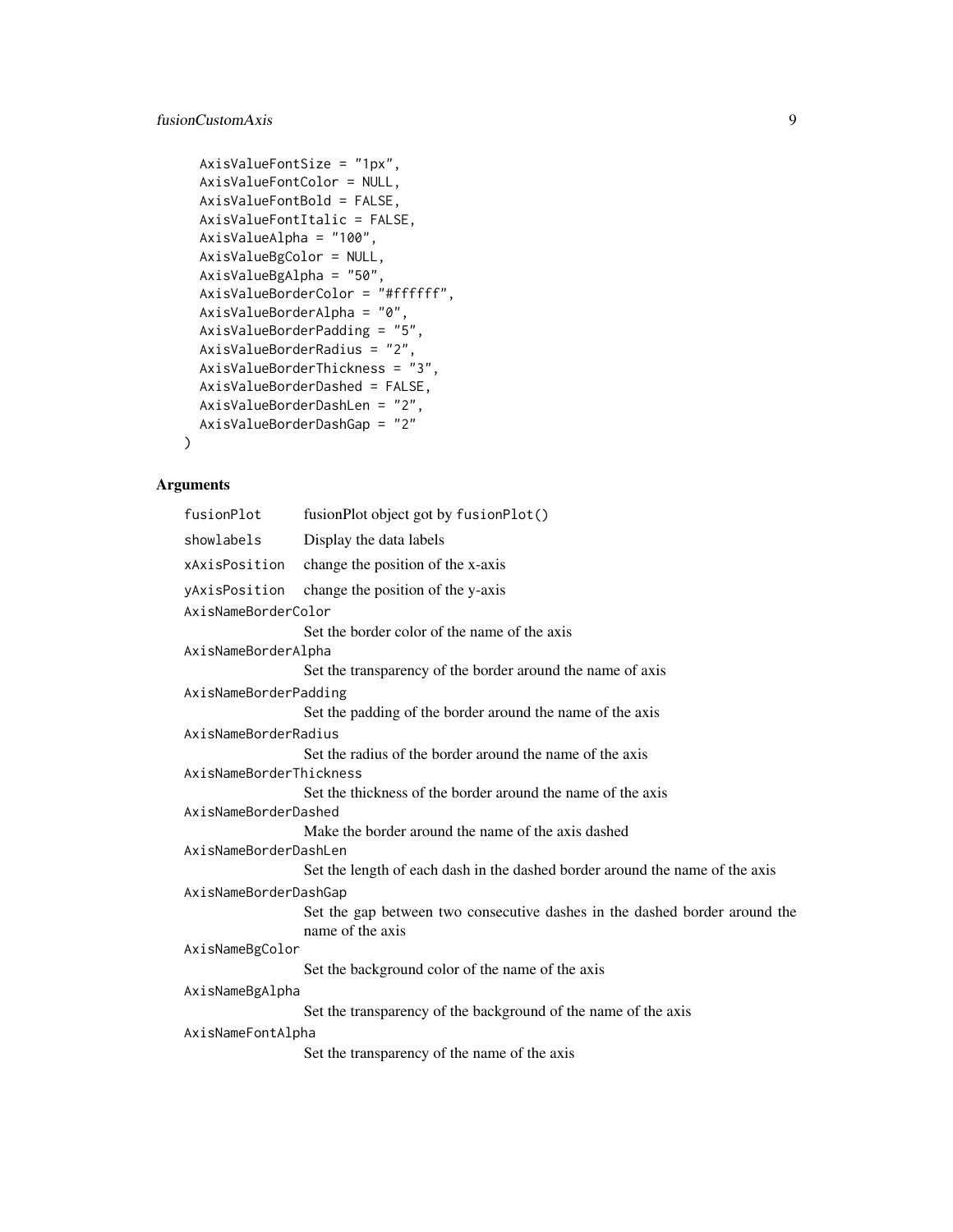10 fusionCustomAxis

AxisValueFont Set the font of the axis values AxisValueFontSize Set the font size (between 0 to 72) of the axis values AxisValueFontColor Set the font color of the axis AxisValueFontBold Set the font of the axis values to bold AxisValueFontItalic Set the font for the axis values to italics AxisValueAlpha Set the degree of transparency of the axis values AxisValueBgColor Set the background color of the axis values AxisValueBgAlpha Set the background color transparency of the axis values AxisValueBorderColor Set the border color of the axis values AxisValueBorderAlpha Set the transparency of the border of the axis values AxisValueBorderPadding Set the padding of the axis values border AxisValueBorderRadius Set the border radius of the axis values AxisValueBorderThickness Set the border thickness of the axis values AxisValueBorderDashed Make the axis values border dashed AxisValueBorderDashLen Set the length of each dash for the dashed borders around axis values AxisValueBorderDashGap Set the gap between two consecutive dashes for the dashed borders around the axis values

#### Examples

```
library(fusionchartsR)
df <- data.frame(label = c("Venezuela", "Saudi", "Canada", "Russia"), value = c(290, 260,180, 115))
df %>%
fusionPlot(x = "label", y = "value", type = "column3d") %>%
fusionAxis(xAxisName = "Countries", yAxisName = "Numbers", AxisNameFontSize = "20") %>%
fusionCustomAxis(xAxisPosition = "top", yAxisPosition = "right") %>%
fusionTheme(theme = "gammel")
```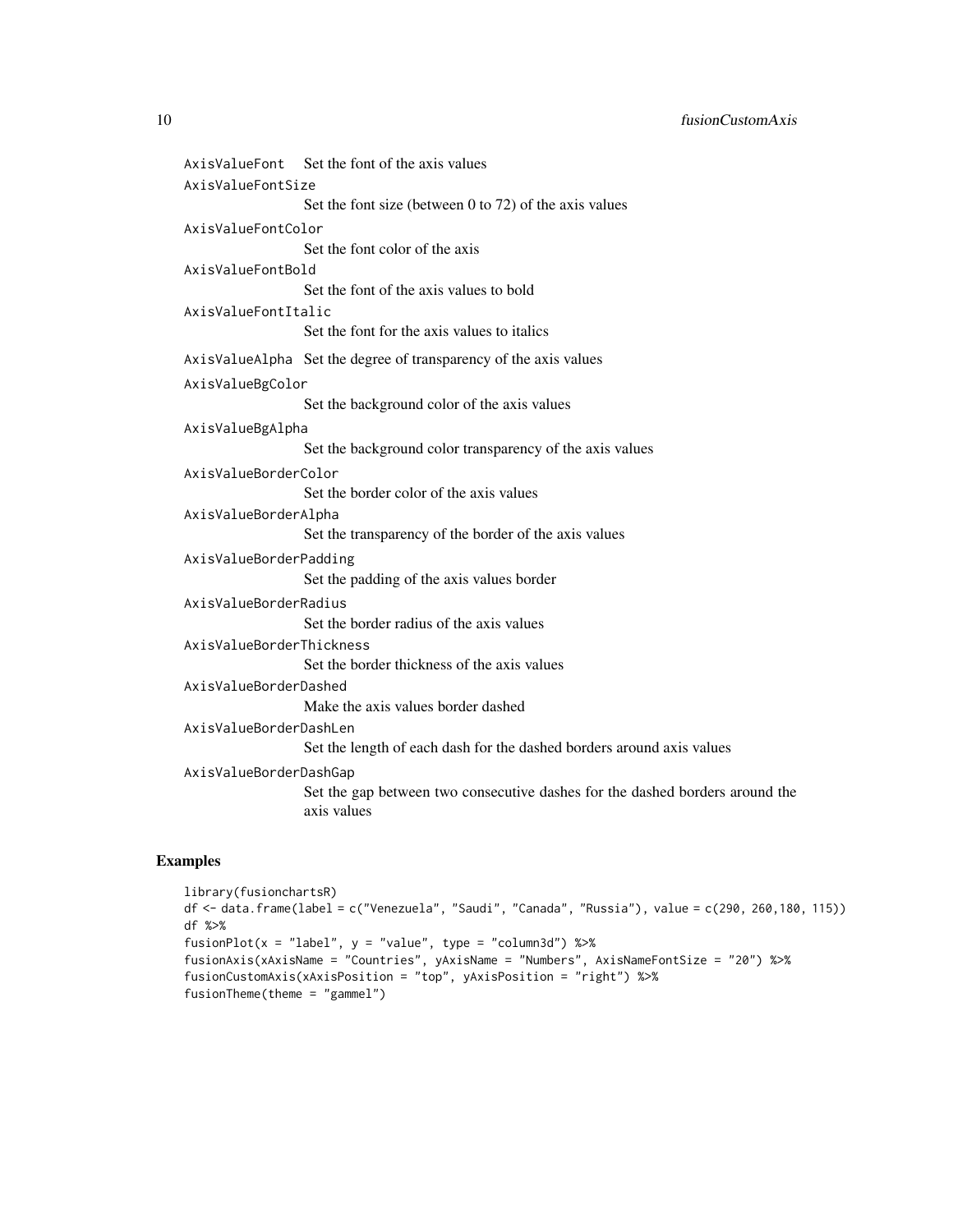<span id="page-10-0"></span>fusionCustomLegend *Customing FusionCharts legend*

#### Description

<https://www.fusioncharts.com/dev/chart-guide/chart-configurations/legend>

#### Usage

```
fusionCustomLegend(
  fusionPlot,
  plotHighlightEffect = FALSE,
 plotHighlightEffectColor = "#7f7f7f",
  plotHighlightEffectAlpha = "60",
  drawCustomLegendIcon = TRUE,
  legendIconBgColor = NULL,
  legendIconAlpha = "100",
  legendIconBgAlpha = "100",
  legendIconBorderColor = "#123456",
  legendIconBorderThickness = "0",
  legendIconSides = "1",
  legendIconStartAngle = "45",
  legendScrollBgColor = "#5A5A5A",
  legendBgColor = "#CCCCCC",
  legendBgAlpha = "0",
  legendBorderColor = "#666666",
  legendBorderThickness = "0",
  legendBorderAlpha = "40",
  legendCaptionAlignment = c("center", "left", "right"),
  legendShadow = FALSE,
  legendItemFontBold = FALSE,
  legendItemFont = "Arial",
  legendItemFontSize = "14",
  legendItemFontColor = "#5A5A5A",
  legendItemHover = FALSE,
  legendItemHoverFontColor = "#cccccc"
\mathcal{L}
```

```
fusionPlot fusionPlot object got by fusionPlot()
plotHighlightEffect
                 Enable highlighting of corresponding data series after hover over a legend text
plotHighlightEffectColor
                 Specify the color
plotHighlightEffectAlpha
                 Specify the opacity
```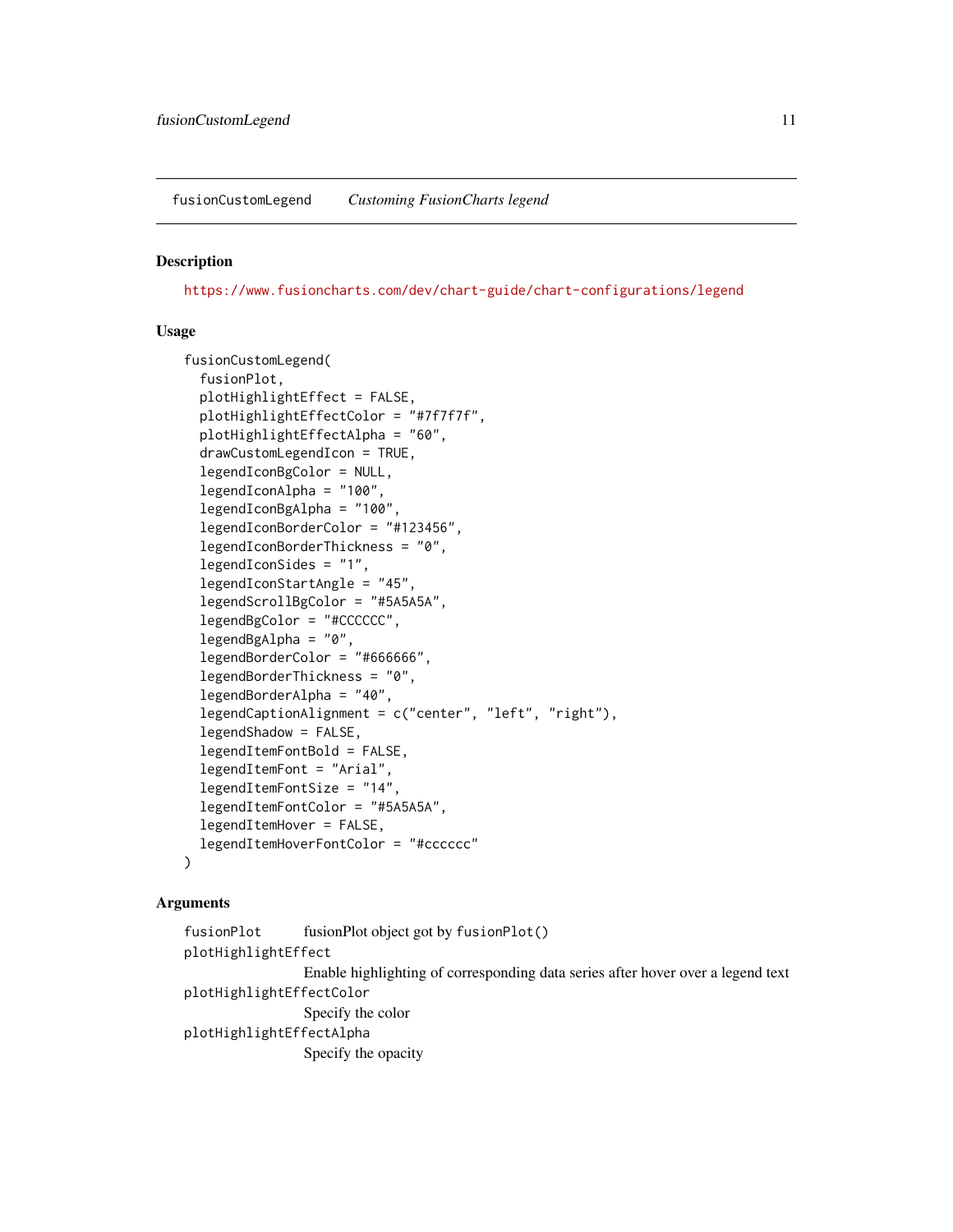| drawCustomLegendIcon      | Enable drawing of a custom legend icon                           |
|---------------------------|------------------------------------------------------------------|
| legendIconBgColor         |                                                                  |
|                           | Specify the hex color code for the background of the legend icon |
| legendIconAlpha           |                                                                  |
|                           | Set the legend icon transparency (0 to 100)                      |
| legendIconBgAlpha         |                                                                  |
|                           | Set the legend icon background transparency                      |
| legendIconBorderColor     |                                                                  |
|                           | Specify the hex color code for the border of the legend icon     |
| legendIconBorderThickness |                                                                  |
|                           | Set the thickness of the legend icon border                      |
| legendIconSides           | Set the number of sides for the legend icon                      |
|                           |                                                                  |
| legendIconStartAngle      | Set the starting angle for drawing the legend icon               |
| legendScrollBgColor       |                                                                  |
|                           | Specify the background color of the scroll bar                   |
| legendBgColor             | Specify the background color for the legend                      |
| legendBgAlpha             | Specify the background transparency for the legend               |
| legendBorderColor         |                                                                  |
|                           | Specify the border color for the legend                          |
| legendBorderThickness     |                                                                  |
|                           | Specify the border thickness for the legend                      |
| legendBorderAlpha         |                                                                  |
|                           | Specify the border transparency for the legend                   |
| legendCaptionAlignment    | Specify the horizontal alignment of the legend caption           |
| legendShadow              | Enable the legend shadow                                         |
| legendItemFontBold        |                                                                  |
|                           | Display legend keys in bold                                      |
|                           | legendItemFont Specify the legend item font                      |
| legendItemFontSize        |                                                                  |
|                           | Specify the legend item font size $(0 \text{ to } 72)$           |
| legendItemFontColor       | Specify the legend item font color                               |
| legendItemHover           |                                                                  |
|                           | Enable hover effect to legend item                               |
| legendItemHoverFontColor  |                                                                  |
|                           | Specify the legend item font color on hover                      |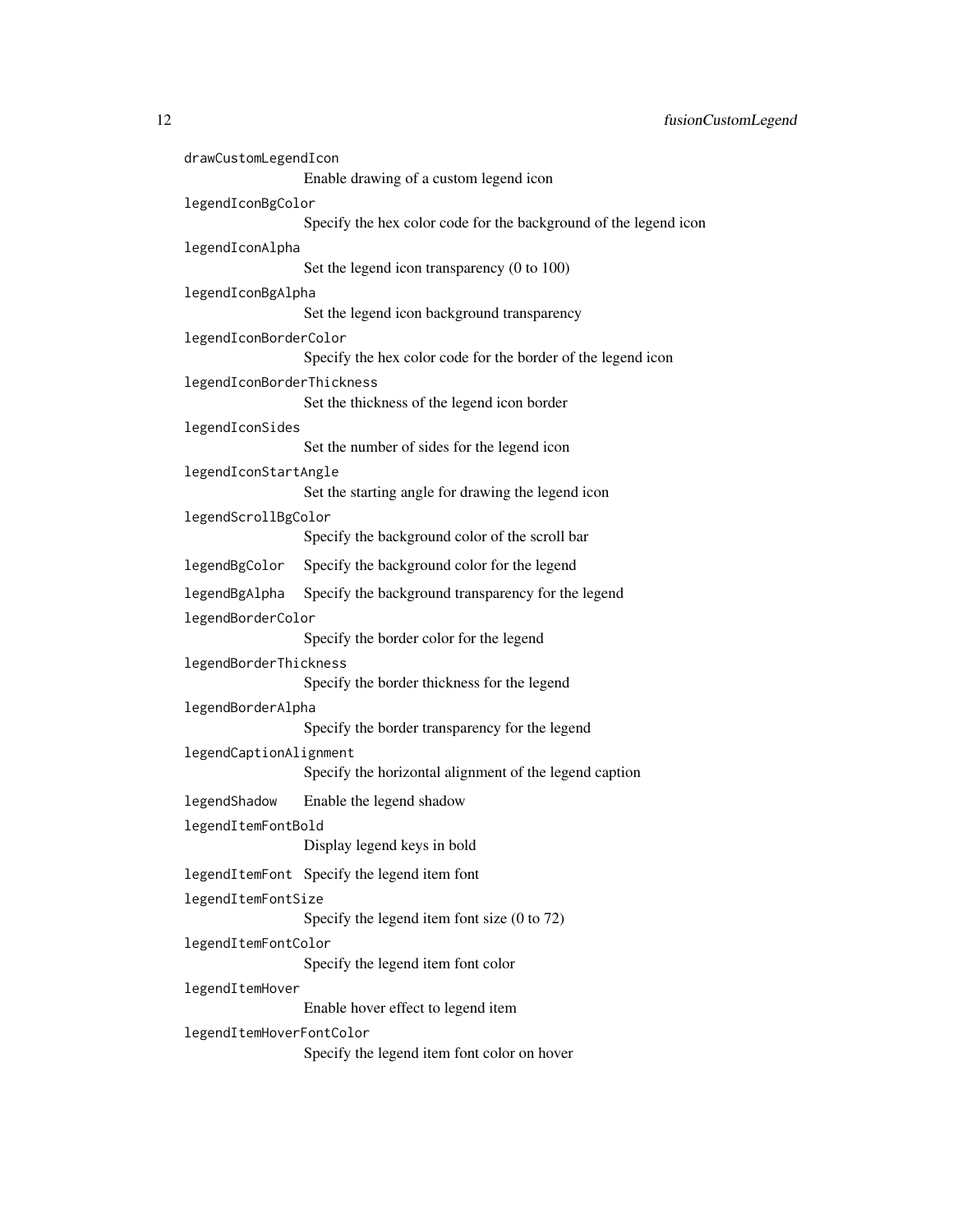#### <span id="page-12-0"></span>fusionDiv and the contract of the contract of the contract of the contract of the contract of the contract of the contract of the contract of the contract of the contract of the contract of the contract of the contract of

#### Examples

```
library(fusionchartsR)
df <- data.frame(label = c("Venezuela", "Saudi", "Canada", "Russia"), value = c(290, 260,180, 115))
df %>%
fusionPlot(x = "label", y = "value", type = "doughnut2d") %>%
fusionCustomLegend(plotHighlightEffect = TRUE) %>%
fusionTheme(theme = "fusion")
```
fusionDiv *Adding FusionCharts Div & Grid*

#### Description

<https://www.fusioncharts.com/dev/chart-guide/chart-configurations/div-lines-and-grids> & <https://www.fusioncharts.com/dev/chart-guide/chart-configurations/vertical-div-lines>

#### Usage

```
fusionDiv(
  fusionPlot,
  adjustDiv = FALSE,numDivLines = "5",
  divLineColor = "#5a5a5a",
  divLineAlpha = "10",
  divLineDashed = FALSE,
  divLineDashLen = "5",
  divLineDashGap = "6",numVDivLines = "5",
  vDivLineColor = "#F2F2F2",
  vDivLineThickness = "1",
  vDivLineAlpha = "100",
  vDivLineDashed = FALSE,
  vDivLineDashLen = "5",
  vDivLineDashGap = "3",
  showAlternateHGridColor = FALSE,
  alternateHGridColor = "#5a5a5a",
  alternateHGridAlpha = "1",
  showAlternateVGridColor = FALSE,
  alternateVGridColor = "#5a5a5a",
  alternateVGridAlpha = "3"
)
```

| fusionPlot | fusionPlot object got by fusionPlot()               |
|------------|-----------------------------------------------------|
| adjustDiv  | Enable the automatic adjustment of horizontal lines |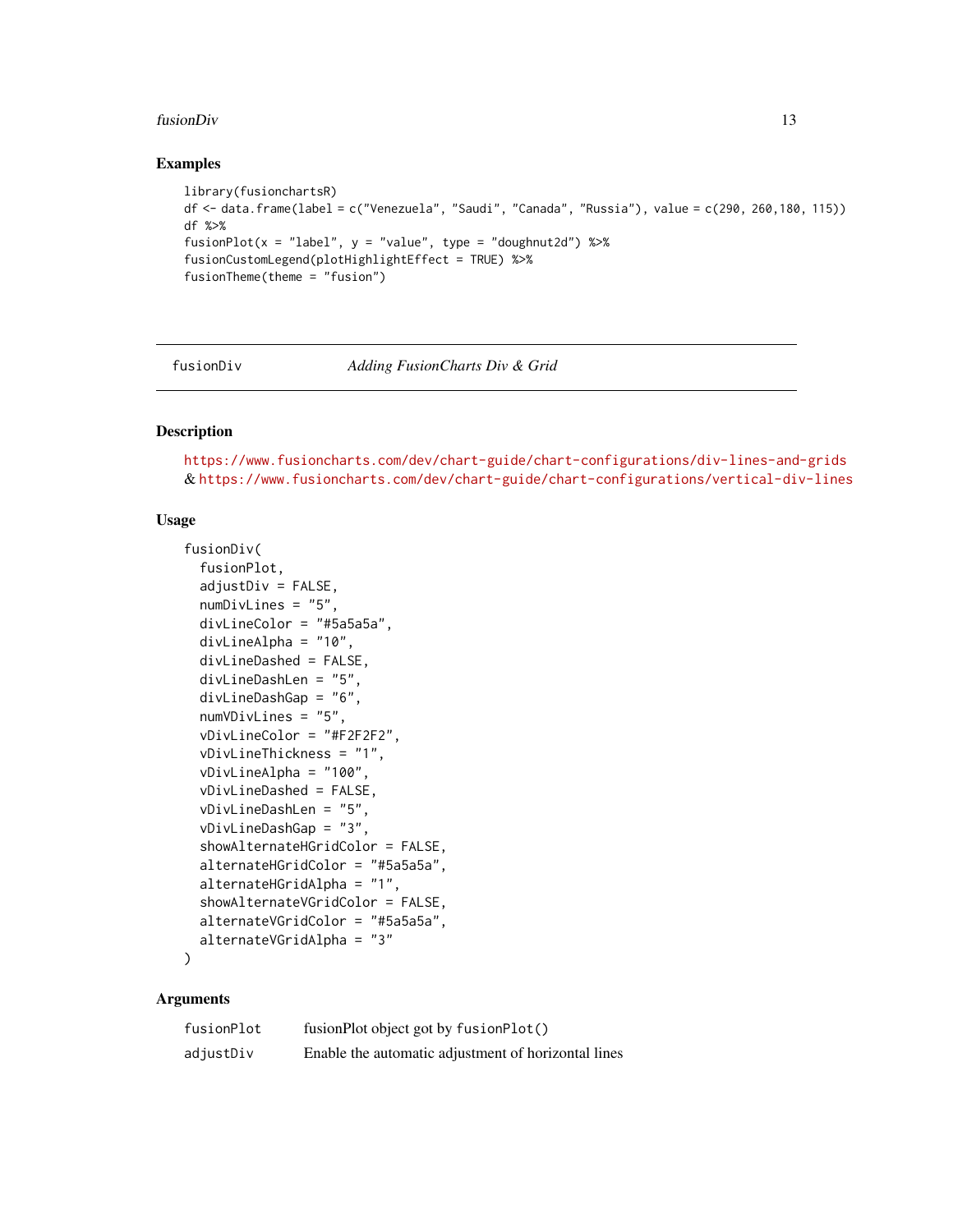numDivLines Set the number of hozitontal lines

divLineColor Specify the hex code for the color of the hozitontal lines

divLineAlpha Set the transparency of the horizontal lines

divLineDashed Display the hozitontal lines as dashed

divLineDashLen Set the length of each dashed hozitontal lines

divLineDashGap Set the gap between the dashed hozitontal lines

numVDivLines Specify the number of vertical lines

vDivLineColor Set the color of the vertical lines

vDivLineThickness

Set the thickness of the vertical lines

vDivLineAlpha Set the transparency of the vertical lines

vDivLineDashed Display the vertical lines as dashed

#### vDivLineDashLen

Set the length of each dashed vertical lines

```
vDivLineDashGap
```
Set the gap between the dashed vertical lines

showAlternateHGridColor

Display the horizontal grid bands

alternateHGridColor

Specify the hex code for the color of the horizontal grid

```
alternateHGridAlpha
```
Set the transparency of the horizontal grid

```
showAlternateVGridColor
```
Display the vertical grid bands

```
alternateVGridColor
```
Specify the hex code for the color of the vertical grid

```
alternateVGridAlpha
```
Set the transparency of the vertical grid

#### Examples

```
library(fusionchartsR)
df <- data.frame(label = c("Venezuela", "Saudi", "Canada", "Russia"), value = c(290, 260,180, 115))
df %>%
fusionPlot(x = "label", y = "value", type = "column2d") %\gg%
fusionDiv(divLineColor = "#6699cc", divLineAlpha = "60", divLineDashed = TRUE) %>%
fusionTheme(theme = "fusion")
```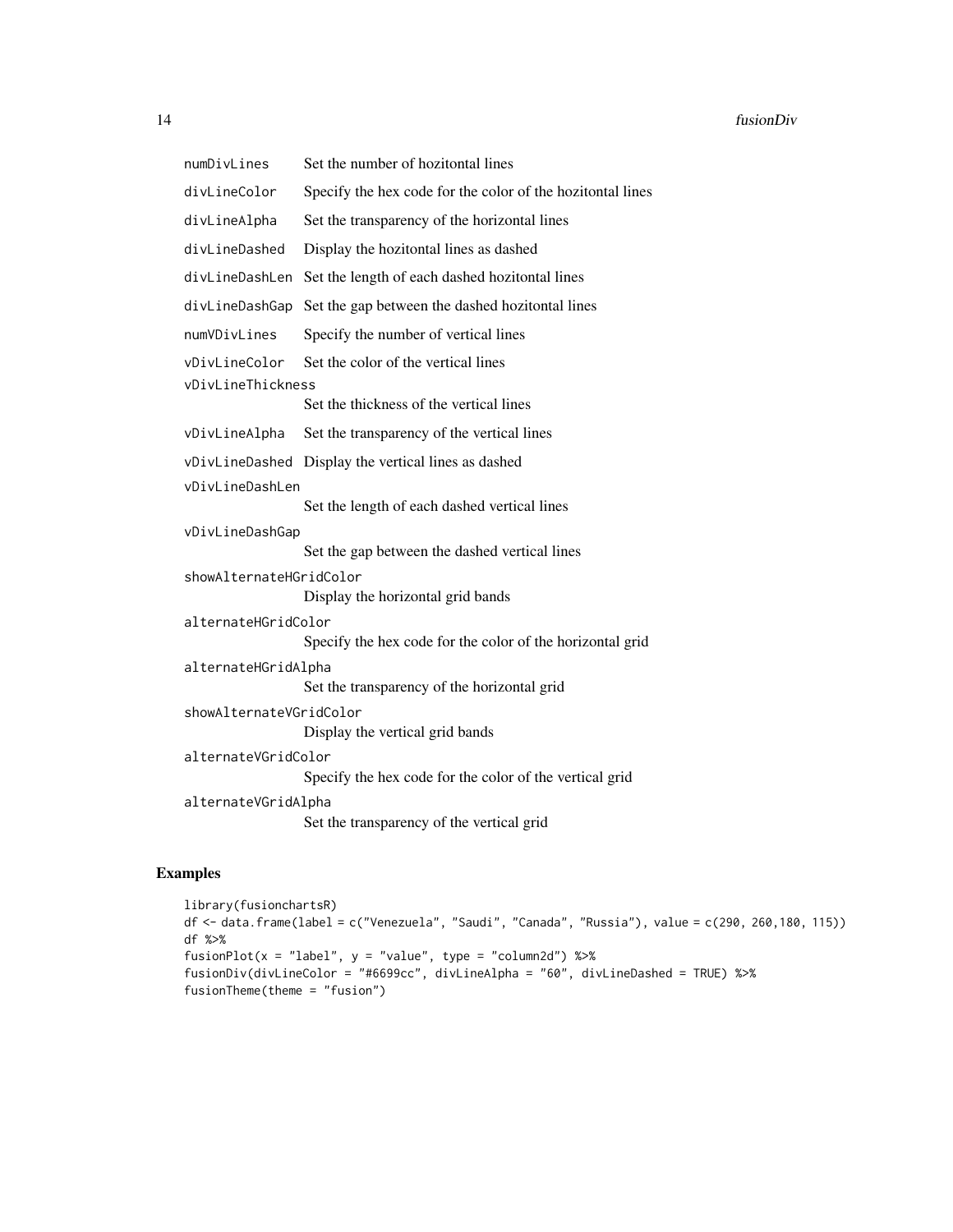<span id="page-14-0"></span>

#### Description

<https://www.fusioncharts.com/dev/chart-guide/chart-configurations/legend>

#### Usage

```
fusionLegend(
  fusionPlot,
  showLegend = TRUE,
  interactiveLegend = TRUE,
  legendPosition = c("bottom", "left", "right"),
  legendAllowDrag = FALSE,
  legendIconScale = "1",
  reverseLegend = FALSE,
  legendCaption = NULL,
  legendCaptionBold = TRUE,
  legendCaptionFont = "Arial",
  legendCaptionFontSize = "14",
  legendCaptionFontColor = "#333333"
\mathcal{L}
```

| fusionPlot             | fusionPlot object got by fusionPlot()                  |  |
|------------------------|--------------------------------------------------------|--|
| showLegend             | Show the legend                                        |  |
| interactiveLegend      |                                                        |  |
|                        | Enable interactive legend                              |  |
|                        | legendPosition Specify the position of the legend      |  |
| legendAllowDrag        |                                                        |  |
|                        | Make the legend draggable                              |  |
| legendIconScale        |                                                        |  |
|                        | Specify the legend icon size (values from "1" to "5")  |  |
|                        | reverseLegend Reverse the order of datasets            |  |
|                        | legendCaption Specify the legend caption value         |  |
| legendCaptionBold      |                                                        |  |
|                        | Set the legend caption font style to bold              |  |
| legendCaptionFont      |                                                        |  |
|                        | Specify the legend caption font                        |  |
| legendCaptionFontSize  |                                                        |  |
|                        | Specify the legend caption font size                   |  |
| legendCaptionFontColor |                                                        |  |
|                        | Specify the hex color code for the caption font legend |  |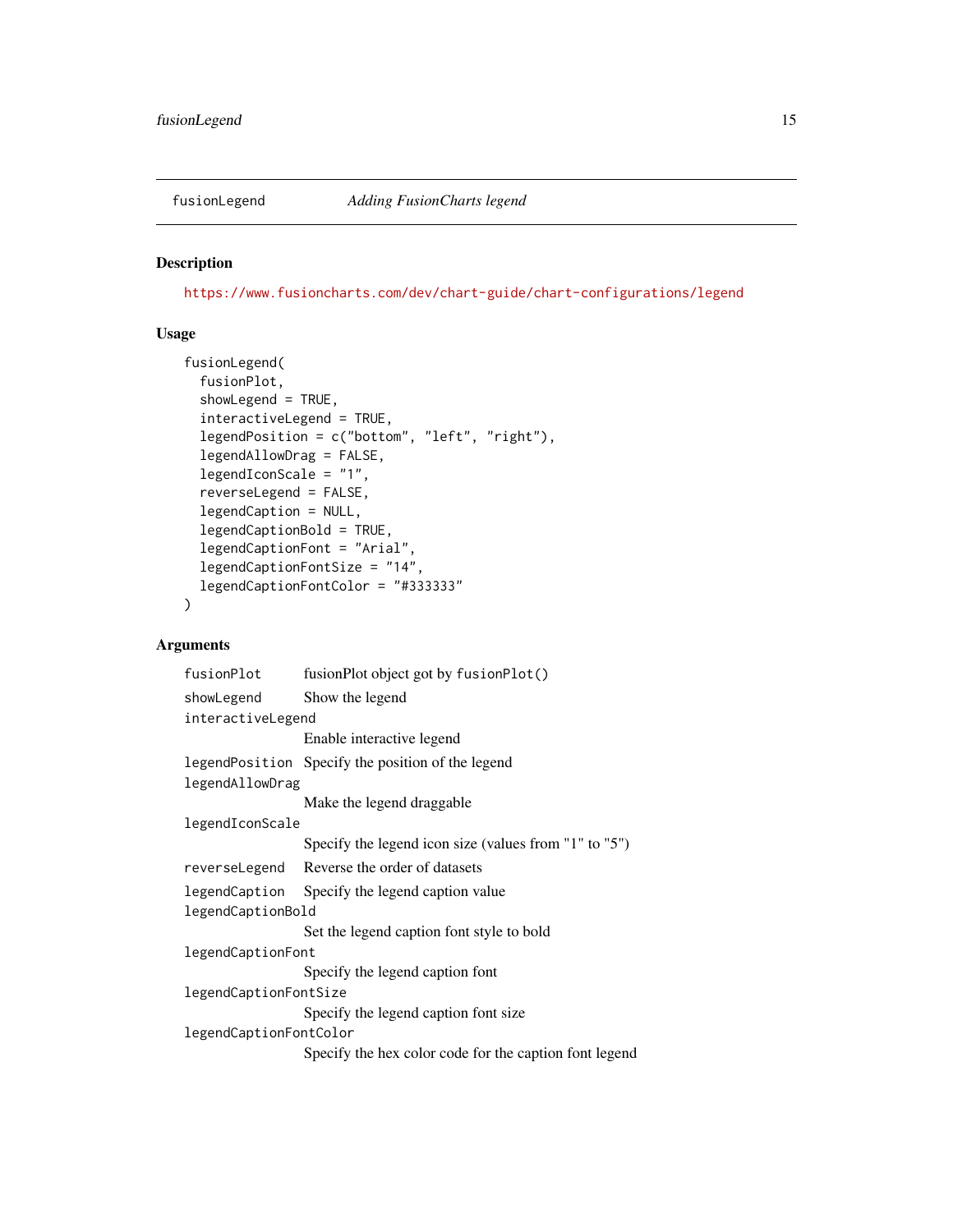#### Examples

```
library(fusionchartsR)
df <- data.frame(label = c("Venezuela", "Saudi", "Canada", "Russia"), value = c(290, 260,180, 115))
df %>%
fusionPlot(x = "label", y = "value", type = "doughnut2d") %>%
fusionLegend(legendCaption = "LegendCaption", legendCaptionFontSize = "24") %>%
fusionTheme(theme = "fusion")
```
#### fusionLogo *Adding FusionCharts logo*

#### Description

<https://www.fusioncharts.com/dev/chart-guide/chart-configurations/loading-external-logo>

#### Usage

```
fusionLogo(
  fusionPlot,
  logoURL = "NULL",
  logoAlpha = "40",logoScale = "80",
  logoPosition = c("TL", "TR", "BL", "BR", "CC"),
  logoLink = NULL
\lambda
```
#### Arguments

| fusionPlot   | fusionPlot object got by fusionPlot()         |
|--------------|-----------------------------------------------|
| logoURL      | Specify the URL of the external logo          |
| logoAlpha    | Set the transparency of the external logo     |
| logoScale    | Set the scale of the external logo (0 to 300) |
| logoPosition | Specify the position of the external logo     |
| logoLink     | Add an external link to the external logo     |

#### Examples

```
library(fusionchartsR)
df <- data.frame(label = c("Venezuela", "Saudi", "Canada", "Russia"), value = c(290, 260,180, 115))
logoURL <- "https://static.fusioncharts.com/sampledata/images/Logo-HM-72x72.png"
df %>%
fusionPlot(x = "label", y = "value", type = "doughnut2d") %\gg%
fusionLogo(logoURL = logoURL) %>%
fusionTheme(theme = "fusion")
```
<span id="page-15-0"></span>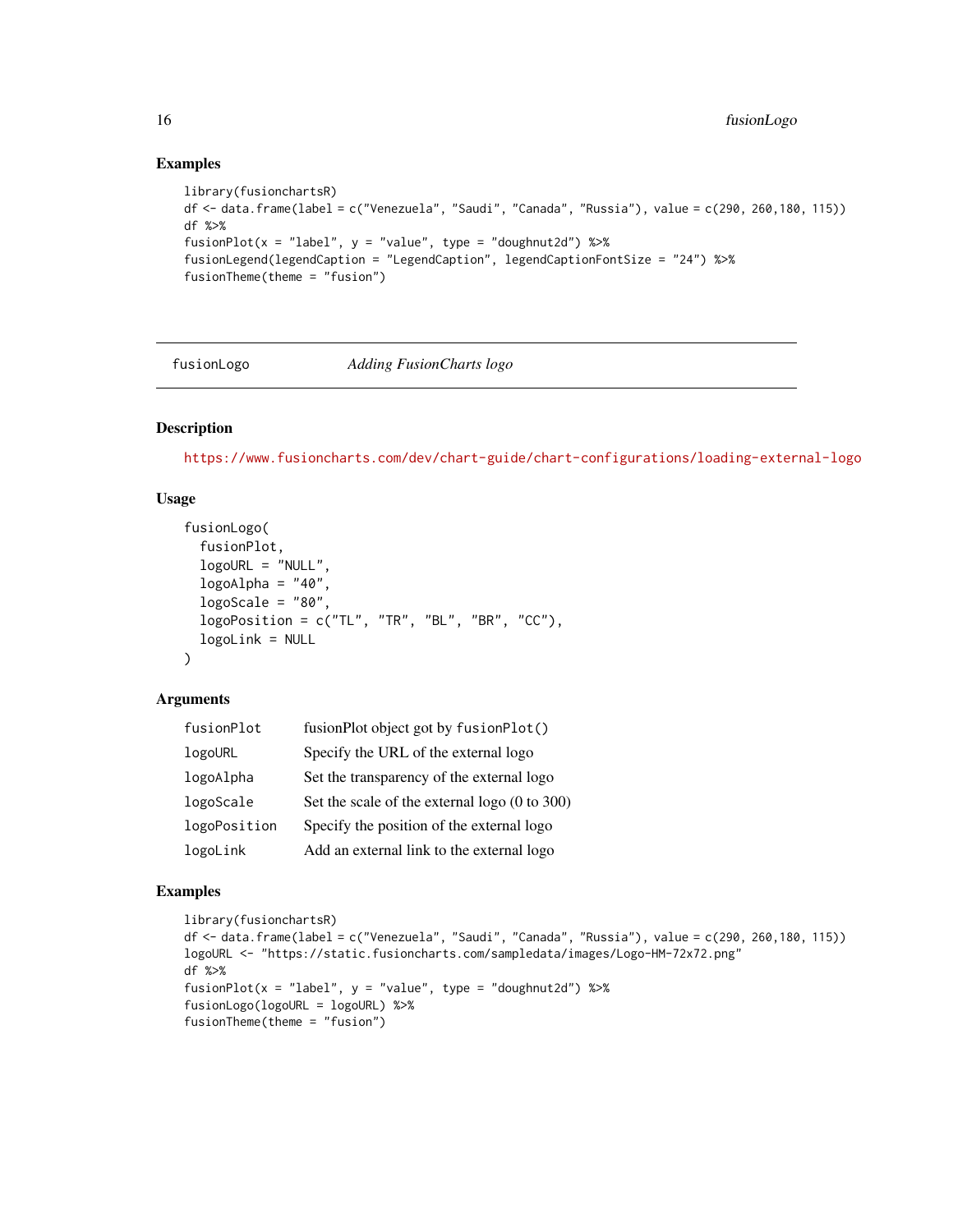#### <span id="page-16-0"></span>Description

Main function to make interactive charts. Check all charts at [https://www.fusioncharts.com/](https://www.fusioncharts.com/charts) [charts](https://www.fusioncharts.com/charts)

#### Usage

```
fusionMultiPlot(
  data,
  x,
  y,
  col = NULL,type = "msstepline",
  numberSuffix = NULL
\mathcal{L}
```
#### Arguments

| data         | Default dataset to use                                    |
|--------------|-----------------------------------------------------------|
| x, y         | character name of variable                                |
| col          | define seriesname variable                                |
| type         | See 'available charts()'                                  |
| numberSuffix | Specify the suffix for all the Y-axis values on the chart |

#### Examples

library(fusionchartsR)

```
# Multiple charts
new.data <- data.frame(
label = rep(x = c(2012:2016), times = 2),seriesname = c(rep("iOS App Store", 5), rep("Google Play Store", 5)),
values = c(1:10))
new.data %>%
fusionMultiPlot(
x = "label",y = "values",
col = "seriesname",
type = "mscolumn2d",
) %>%
fusionTheme(theme = "fusion")
```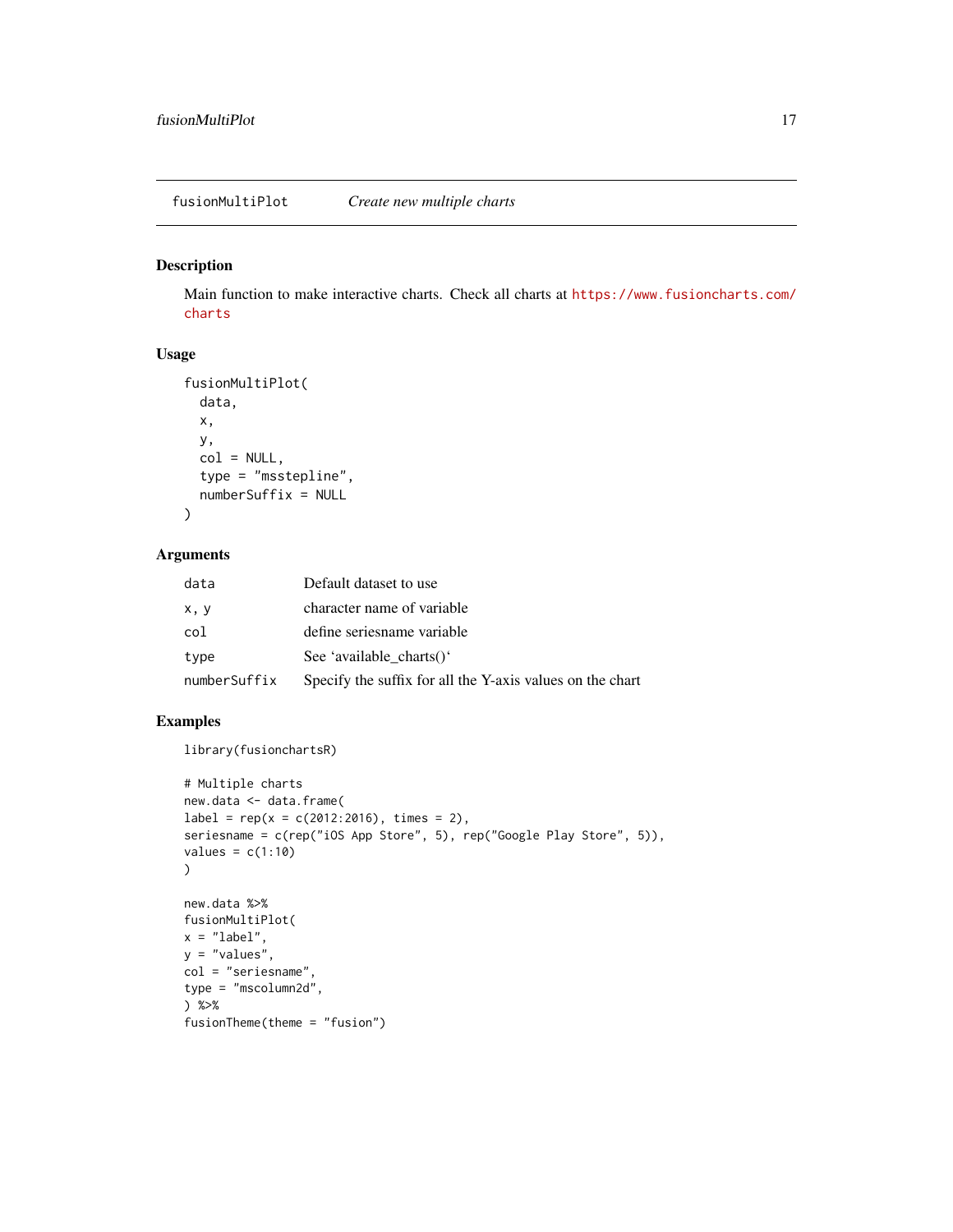<span id="page-17-0"></span>fusionMultiPlot-shiny *Shiny bindings for fusionMultiPlot*

#### Description

Output and render functions for using fusionMultiPlot within Shiny applications and interactive Rmd documents.

#### Usage

```
fusionMultiPlotOutput(outputId, width = "100%", height = "400px")
```

```
renderFusionMultiPlot(expr, env = parent.frame(), quoted = FALSE)
```
#### Arguments

| width, height<br>will be coerced to a string and have 'px' appended.<br>An expression that generates a fusionMultiPlot<br>expr<br>The environment in which to evaluate expr.<br>env<br>quoted | outputId | output variable to read from                                                               |
|-----------------------------------------------------------------------------------------------------------------------------------------------------------------------------------------------|----------|--------------------------------------------------------------------------------------------|
|                                                                                                                                                                                               |          | Must be a valid CSS unit (like '100%', '400px', 'auto') or a number, which                 |
|                                                                                                                                                                                               |          |                                                                                            |
|                                                                                                                                                                                               |          |                                                                                            |
| an expression in a variable.                                                                                                                                                                  |          | Is expr a quoted expression (with $\mathsf{quote}()$ )? This is useful if you want to save |

fusionPalette *Adding FusionCharts palette*

#### Description

<https://www.fusioncharts.com/dev/chart-guide/chart-configurations/data-plot>

```
fusionPalette(
  fusionPlot,
 palettecolors = NULL,
  usePlotGradientColor = FALSE,
 plotGradientColor = "#003366",
 plotFillAngle = "0",
 plotFillRatioStart = "90",
 plotFillRatioEnd = "100",
 plotFillAlpha = "100",
  showPlotBorder = FALSE,
  drawFullAreaBorder = FALSE,
```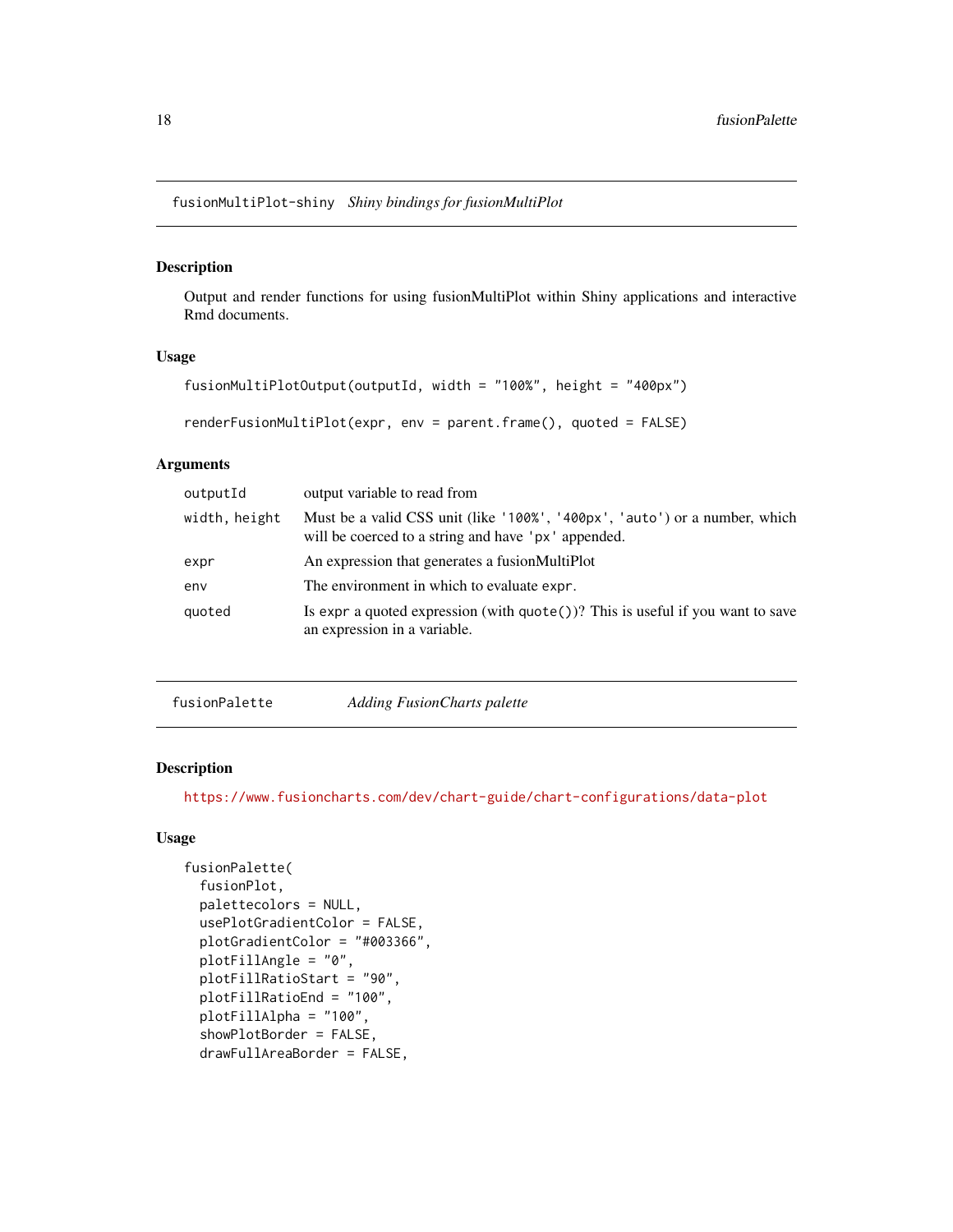#### fusionPalette 19

```
inheritPlotBorderColor = FALSE,
plotBorderDashed = FALSE,
plotBorderDashLen = "4",
plotBorderDashGap = "4",
plotBorderThickness = "1",
plotBorderColor = "#666666",
useRoundEdges = FALSE,
plotHoverEffect = FALSE,
plotFillHoverColor = "#5D62B5",
plotFillHoverAlpha = "100",
plotBorderHoverColor = "#000000",
plotBorderHoverAlpha = "100",
plotBorderHoverThickness = "1",
plotBorderHoverDashed = TRUE,
plotBorderHoverDashLen = "6",
plotBorderHoverDashGap = "2"
```
#### Arguments

 $\mathcal{L}$ 

| fusionPlot             | fusionPlot object got by fusionPlot()                                           |  |
|------------------------|---------------------------------------------------------------------------------|--|
| palettecolors          | Specify your custom palette for data plots                                      |  |
| usePlotGradientColor   |                                                                                 |  |
|                        | Use the gradient effect                                                         |  |
| plotGradientColor      |                                                                                 |  |
|                        | Specify the hex code of the gradient color                                      |  |
| plotFillAngle          | Set the fill angle for the gradient $(0 \text{ to } 360)$                       |  |
| plotFillRatioStart     |                                                                                 |  |
|                        | Specify the start of the gradient effect                                        |  |
| plotFillRatioEnd       |                                                                                 |  |
|                        | Specify the end of the gradient effect                                          |  |
| plotFillAlpha          | Set the transparency of the gradient fill                                       |  |
|                        | showPlotBorder Show the plot border                                             |  |
| drawFullAreaBorder     |                                                                                 |  |
|                        | To set the top border of the area chart (only works if showPlotBorder $=$ TRUE) |  |
| inheritPlotBorderColor |                                                                                 |  |
|                        | Enable the plot border to inherit the color of an area plot                     |  |
| plotBorderDashed       |                                                                                 |  |
|                        | Make the border dashed                                                          |  |
| plotBorderDashLen      |                                                                                 |  |
|                        | Set the length of each dash in plot-border (in pixels)                          |  |
| plotBorderDashGap      |                                                                                 |  |
|                        | Set the gap between two consecutive dashes in plot border (in pixels)           |  |
| plotBorderThickness    |                                                                                 |  |
|                        | Set the thickness of the plot border                                            |  |
|                        |                                                                                 |  |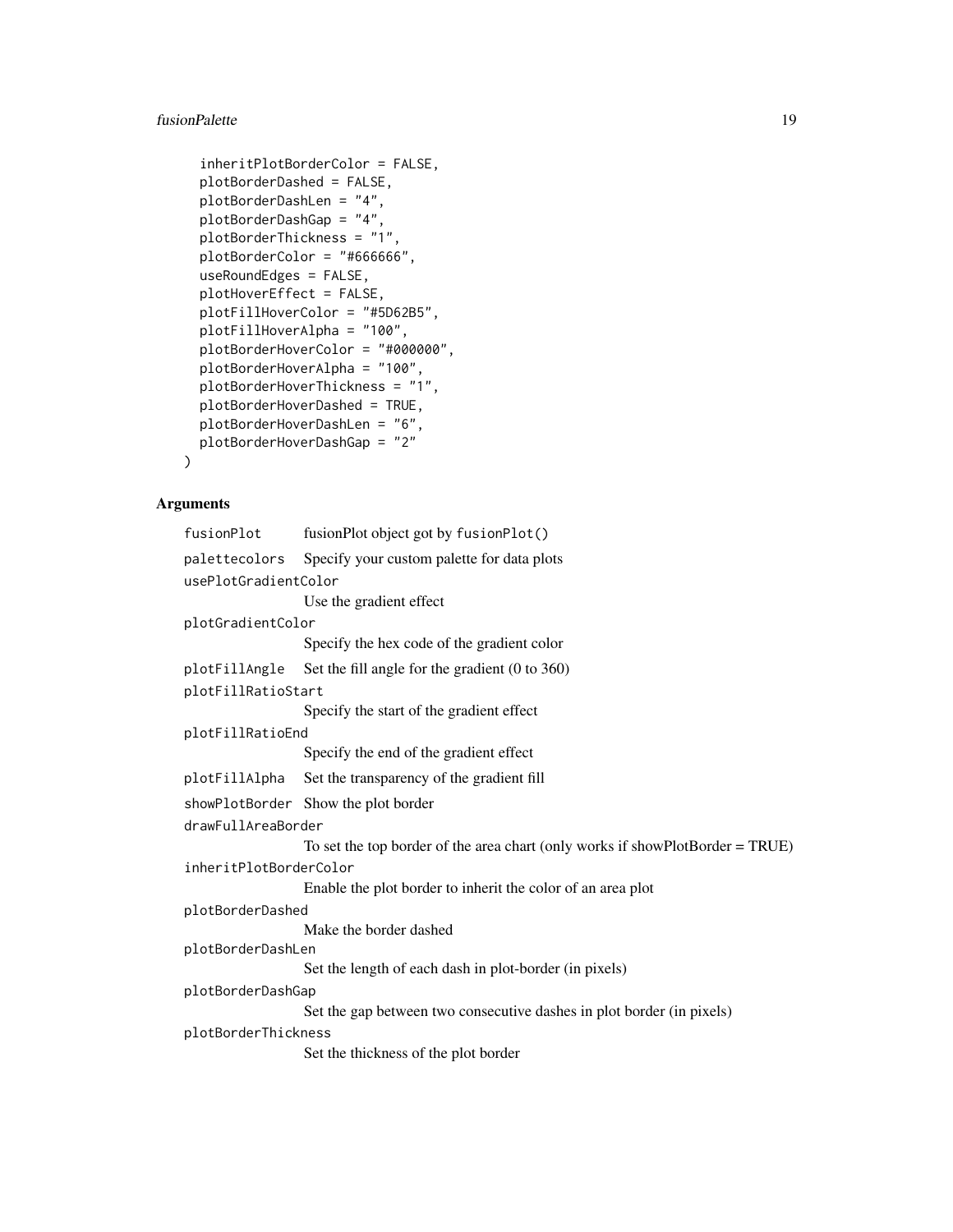#### <span id="page-19-0"></span>20 contract to the contract of the contract of the contract of the contract of the contract of the contract of the contract of the contract of the contract of the contract of the contract of the contract of the contract of

| plotBorderColor          |                                                                                    |  |
|--------------------------|------------------------------------------------------------------------------------|--|
|                          | Set the color of the plot border                                                   |  |
| useRoundEdges            | Enable rounded edges (2D Column or Bar charts only)                                |  |
| plotHoverEffect          |                                                                                    |  |
|                          | Enable hover effects for the data plots                                            |  |
| plotFillHoverColor       |                                                                                    |  |
|                          | Set the hover color for data plots in hex code format                              |  |
| plotFillHoverAlpha       |                                                                                    |  |
|                          | Set the transparency for hover color for data plots                                |  |
| plotBorderHoverColor     |                                                                                    |  |
|                          | Set the hover border color                                                         |  |
| plotBorderHoverAlpha     |                                                                                    |  |
|                          | Set the transparency of hover border for data plots                                |  |
| plotBorderHoverThickness |                                                                                    |  |
|                          | Set the hover border thickness (in pixels)                                         |  |
| plotBorderHoverDashed    |                                                                                    |  |
|                          | Make dashed borders on hover                                                       |  |
| plotBorderHoverDashLen   |                                                                                    |  |
|                          | Set the length of each dash for all data plots on hover                            |  |
| plotBorderHoverDashGap   |                                                                                    |  |
|                          | Set the gap between two consecutive dashes for all data plots on hover (in pixels) |  |

#### Examples

```
library(fusionchartsR)
df <- data.frame(label = c("Venezuela", "Saudi", "Canada", "Russia"), value = c(290, 260,180, 115))
df %>%
fusionPlot(x = "label", y = "value", type = "pie2d") %>%
fusionTheme(theme = "gammel")
df %>%
fusionPlot(x = "label", y = "value", type = "pie2d") %>\fusionPalette(palettecolors = c("5d62b5", "29c3be", "f2726f")) %>%
fusionTheme(theme = "gammel")
```

| fusionPlot | Create new charts |  |
|------------|-------------------|--|
|------------|-------------------|--|

#### Description

Main function to make interactive charts. Check all charts at [https://www.fusioncharts.com/](https://www.fusioncharts.com/charts) [charts](https://www.fusioncharts.com/charts)

```
fusionPlot(data, x, y, type = "column2d", numberSuffix = NULL)
```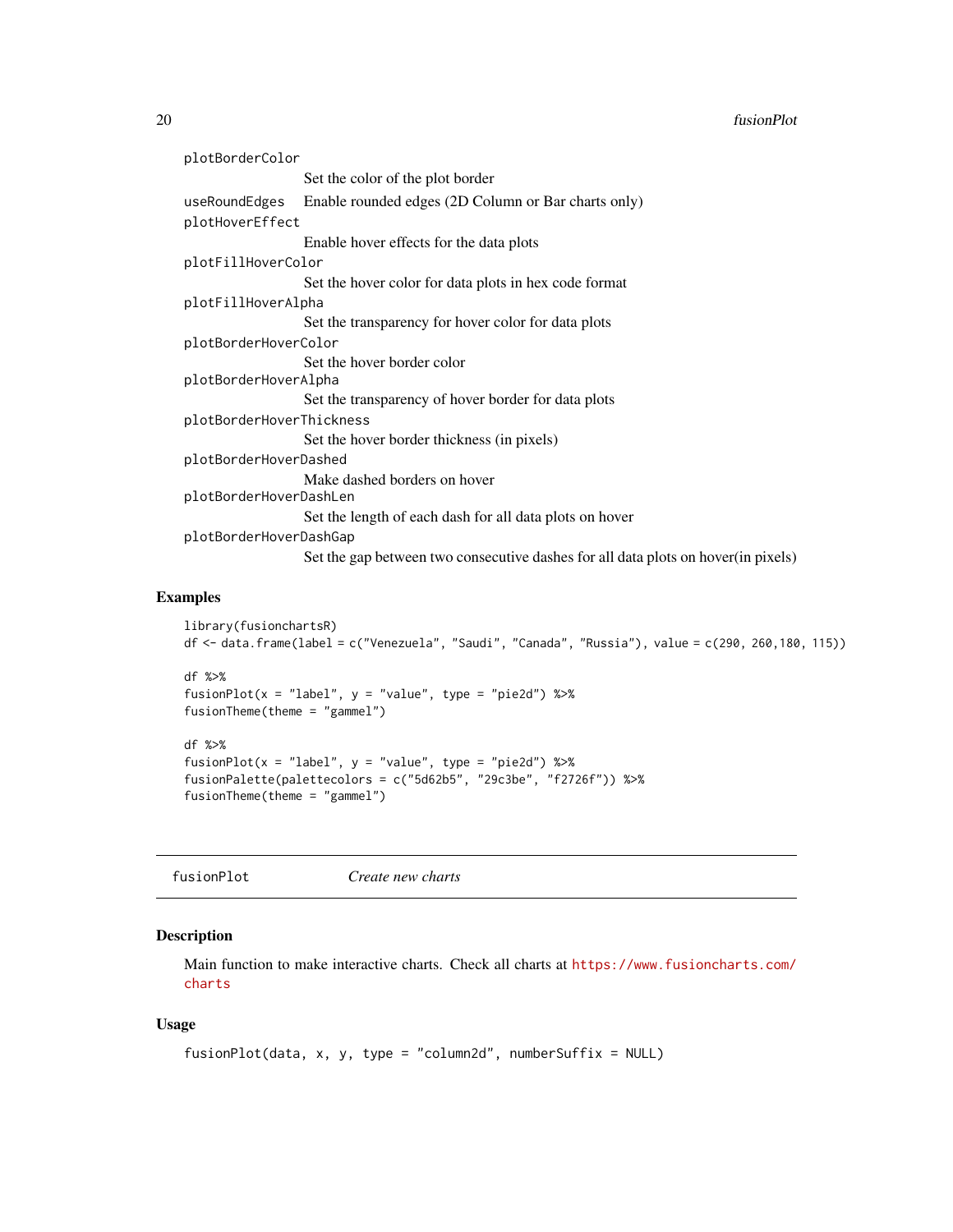#### <span id="page-20-0"></span>fusionPlotOutput 21

#### Arguments

| data         | Default dataset to use                                    |
|--------------|-----------------------------------------------------------|
| x, y         | character name of variable                                |
| type         | See 'available ${\rm charts()}'$                          |
| numberSuffix | Specify the suffix for all the Y-axis values on the chart |

#### Examples

library(fusionchartsR)

```
# Single
df <- data.frame(label = c("Venezuela", "Saudi", "Canada", "Russia"), value = c(290, 260,180, 115))
df %>%
fusionPlot(x = "label", y = "value", type = "pie2d") %>%
fusionTheme(theme = "fusion")
```
fusionPlotOutput *Shiny bindings for fusionPlot*

#### Description

Output and render functions for using fusionPlot within Shiny applications and interactive Rmd documents.

#### Usage

```
fusionPlotOutput(outputId, width = "100%", height = "400px")
```
renderfusionPlot(expr, env = parent.frame(), quoted = FALSE)

| outputId      | output variable to read from                                                                                                      |
|---------------|-----------------------------------------------------------------------------------------------------------------------------------|
| width, height | Must be a valid CSS unit (like '100%', '400px', 'auto') or a number, which<br>will be coerced to a string and have 'px' appended. |
| expr          | An expression that generates a fusion Plot                                                                                        |
| env           | The environment in which to evaluate expr.                                                                                        |
| quoted        | Is expr a quoted expression (with $\text{quote}()$ ? This is useful if you want to save<br>an expression in a variable.           |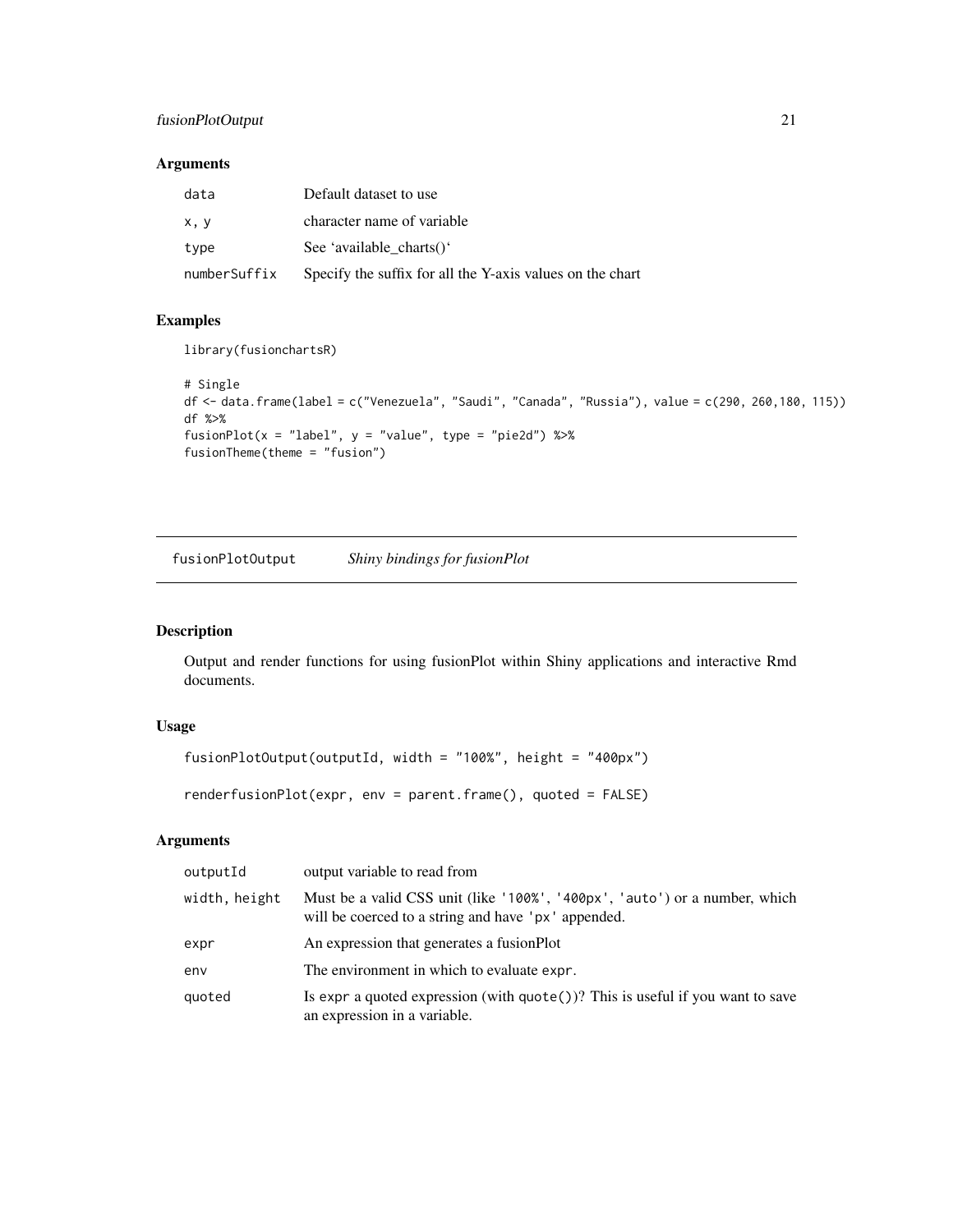<span id="page-21-0"></span>fusionSubcaption *Adding FusionCharts subcaption*

#### Description

<https://www.fusioncharts.com/dev/chart-guide/chart-configurations/caption-and-sub-caption>

#### Usage

```
fusionSubcaption(
  fusionPlot,
  subcaption = "Add a subCaption here",
  subcaptionFont = "Arial",
  subcaptionFontSize = "14",
  subcaptionFontColor = "#999999",
  subcaptionFontBold = FALSE
)
```
#### Arguments

| fusionPlot          | fusionPlot object got by fusionPlot()           |  |
|---------------------|-------------------------------------------------|--|
| subcaption          | Specify the subcaption of the chart             |  |
|                     | subcaptionFont Set the subcaption font family   |  |
| subcaptionFontSize  |                                                 |  |
|                     | Set the subcaption font size (between 0 and 72) |  |
| subcaptionFontColor |                                                 |  |
|                     | Set the subcaption font color in hex code       |  |
| subcaptionFontBold  |                                                 |  |
|                     | Enable subcaption font to bold                  |  |

#### Examples

library(fusionchartsR)

```
mtcars %>%
fusionPlot(
x = "cyl",y = "mpg",type = "boxandwhisker2d"
) %>%
fusionCaption(caption = "Caption on the left", captionAlignment = "left") %>%
fusionSubcaption(subcaption = "subcaption too") %>%
fusionPalette(palettecolors = c("#5D62B5", "#979AD0")) %>%
fusionTheme(theme = "fusion")
```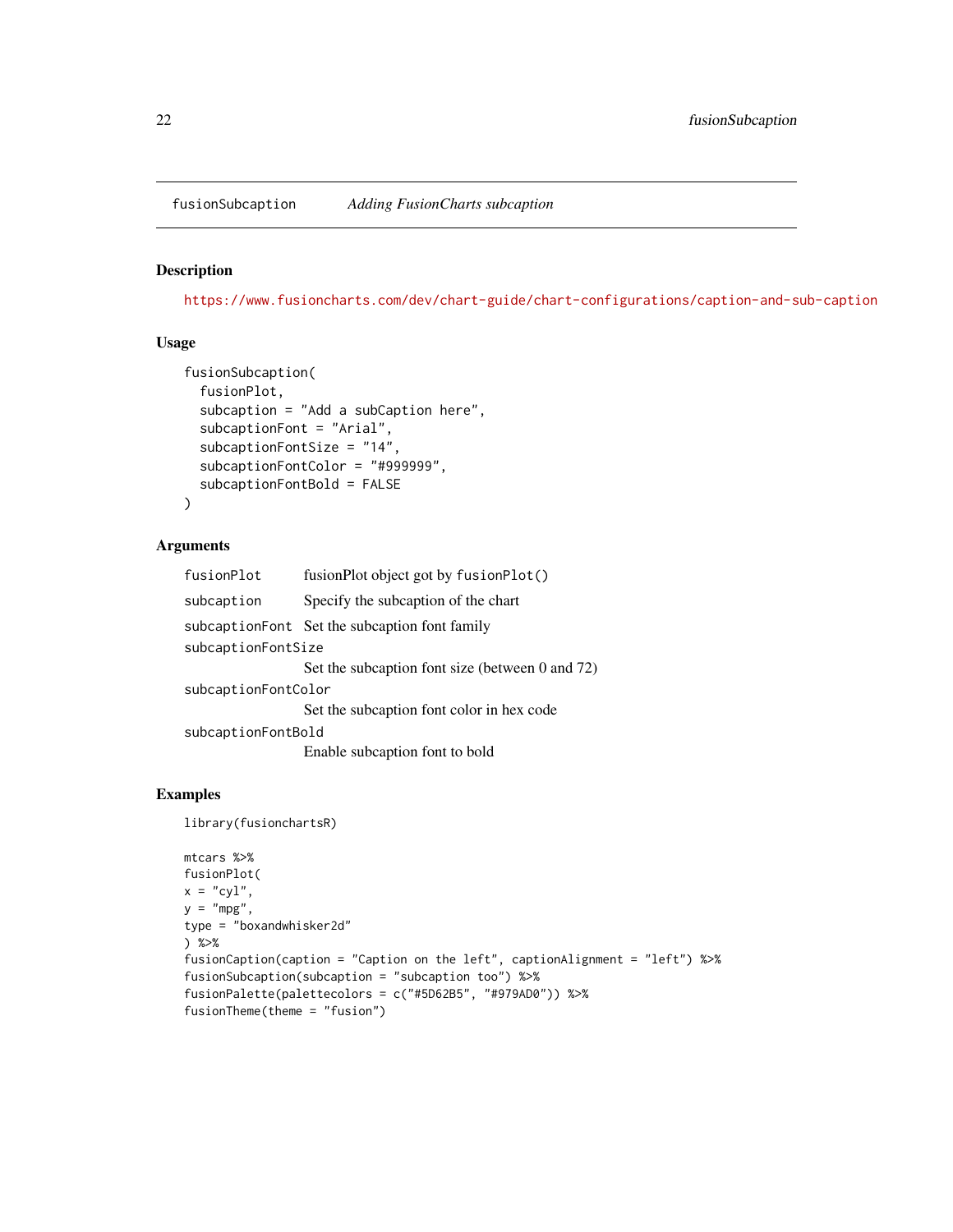<span id="page-22-0"></span>

#### Description

<https://www.fusioncharts.com/dev/themes/introduction-to-themes>

#### Usage

```
fusionTheme(
  fusionPlot,
  theme = c("fusion", "gammel", "candy", "zune", "ocean", "carbon", "umber")
\lambda
```
#### Arguments

fusionPlot fusionPlot object got by fusionPlot() theme Chart theme

#### Examples

```
library(fusionchartsR)
df <- data.frame(label = c("Venezuela", "Saudi", "Canada", "Russia"), value = c(290, 260,180, 115))
df %>%
fusionPlot(x = "label", y = "value", type = "pie2d") % >fusionTheme(theme = "gammel")
```
fusionTooltip *Adding FusionCharts tooltip*

#### Description

<https://www.fusioncharts.com/dev/chart-guide/chart-configurations/tool-tips>

```
fusionTooltip(
  fusionPlot,
  showToolTip = TRUE,
  toolTipBorderColor = "#666666",
  toolTipBgColor = "#ffffff",
  toolTipBgAlpha = "100",
  showToolTipShadow = TRUE
)
```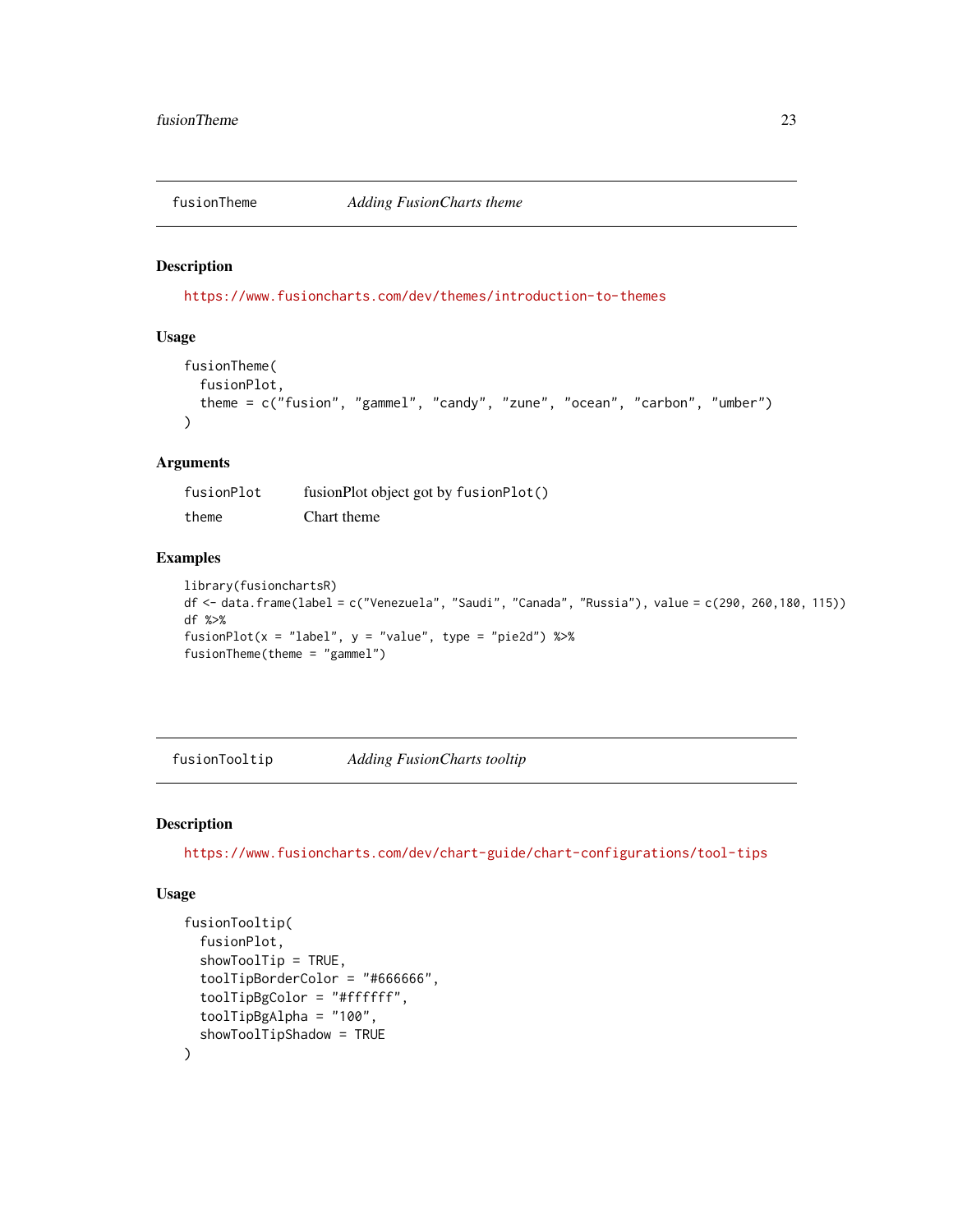#### <span id="page-23-0"></span>Arguments

| fusionPlot         | fusionPlot object got by fusionPlot()                                |
|--------------------|----------------------------------------------------------------------|
| showToolTip        | Display tooltip                                                      |
| toolTipBorderColor |                                                                      |
|                    | Specify the color of the tooltip border                              |
|                    | toolTipBgColor Specify the hex code for the tooltip background color |
|                    | toolTipBgAlpha Set the tooltip background color transparency         |
| showToolTipShadow  |                                                                      |
|                    | Enable tooltip shadow                                                |

#### Examples

```
library(fusionchartsR)
df <- data.frame(label = c("Venezuela", "Saudi", "Canada", "Russia"), value = c(290, 260,180, 115))
df %>%
fusionPlot(x = "label", y = "value", type = "doughnut2d") %>%
fusionTooltip(toolTipBgColor = "#3526ad", toolTipBgAlpha = "50", showToolTipShadow = FALSE) %>%
fusionTheme(theme = "fusion")
```
fusionTrendline *Adding FusionCharts trend-line/trend-zone*

#### Description

<https://www.fusioncharts.com/dev/chart-guide/chart-configurations/trend-lines-and-zones>

```
fusionTrendline(
  fusionPlot,
  isTrendZone = FALSE,
  displayValue = NULL,
  startValue = NULL,
  endValue = NULL,
  color = "#000000",
  thickness = 2,
  alpha = "60",valueOnRight = TRUE,trendValueFont = "Arial",
  trendValueFontSize = "12",
  trendValueFontBold = TRUE,
  trendValueFontItalic = FALSE,
  trendValueAlpha = "80",
  trendValueBgColor = "#000000",
  trendValueBgAlpha = "10",
```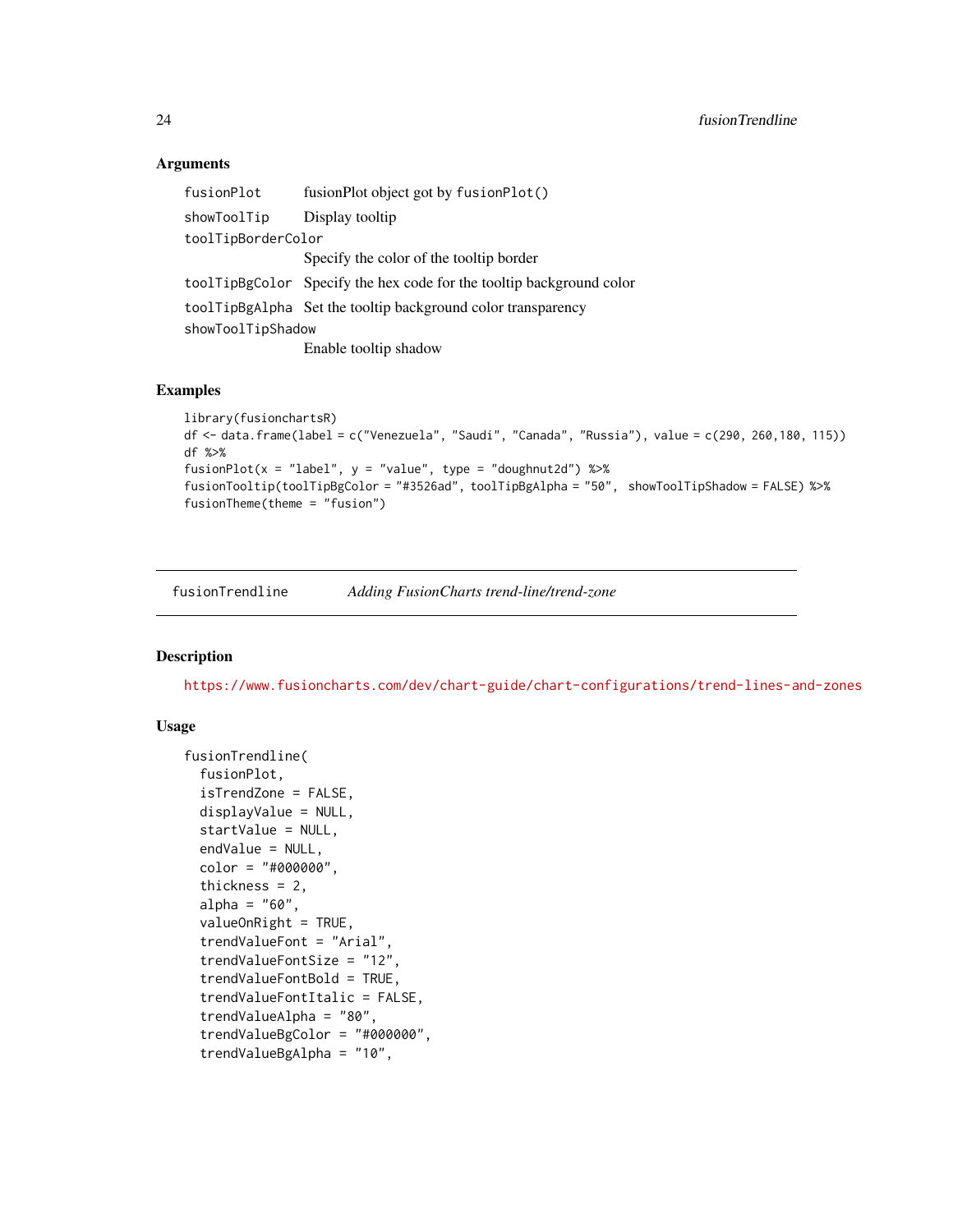### fusionTrendline 25

```
trendValueBorderColor = "#000000",
trendValueBorderAlpha = "80",
trendValueBorderPadding = "4",
trendValueBorderRadius = "5",
trendValueBorderThickness = "2",
trendValueBorderDashed = FALSE,
trendValueBorderDashLen = "#5A5A5A",
trendValueBorderDashGap = "1"
```
## Arguments

 $\mathcal{L}$ 

| fusionPlot              | fusionPlot object got by fusionPlot()                                                  |
|-------------------------|----------------------------------------------------------------------------------------|
| isTrendZone             | Render a trend zone on a chart                                                         |
| displayValue            | Add text next to the trend-line                                                        |
| startValue              | Specify the data value of the starting point of the trend-line                         |
| endValue                | Specify the data value of the ending point of the trend-line                           |
| color                   | Specify the hex code for the color of the trend-line                                   |
| thickness               | Specify the thickness of the trend-line(in pixels)                                     |
| alpha                   | Specify the transparency of the trend-line                                             |
| valueOnRight            | Enable right position                                                                  |
|                         | trendValueFont Set the font family for the trend-line display values                   |
| trendValueFontSize      |                                                                                        |
|                         | Set the font size for the trend-line display values                                    |
| trendValueFontBold      |                                                                                        |
|                         | Make trend-line display values appear in bold                                          |
| trendValueFontItalic    |                                                                                        |
|                         | Make trend-line display values appear in italic                                        |
| trendValueAlpha         |                                                                                        |
|                         | Set the transparency for the trend-line display values                                 |
| trendValueBgColor       |                                                                                        |
|                         | Set the color for the background of the trend-line display values                      |
| trendValueBgAlpha       |                                                                                        |
|                         | Set the transparency for the background of trend-line display values                   |
| trendValueBorderColor   |                                                                                        |
|                         | Set the color for the border around the trend-line display values                      |
| trendValueBorderAlpha   |                                                                                        |
|                         | Set the transparency for the border around the trend-line display values (0 to<br>100) |
| trendValueBorderPadding |                                                                                        |
|                         | Set the padding for the border around the trend-line display values                    |
| trendValueBorderRadius  |                                                                                        |
|                         | Set the radius for the border around the trend-line display values                     |
|                         |                                                                                        |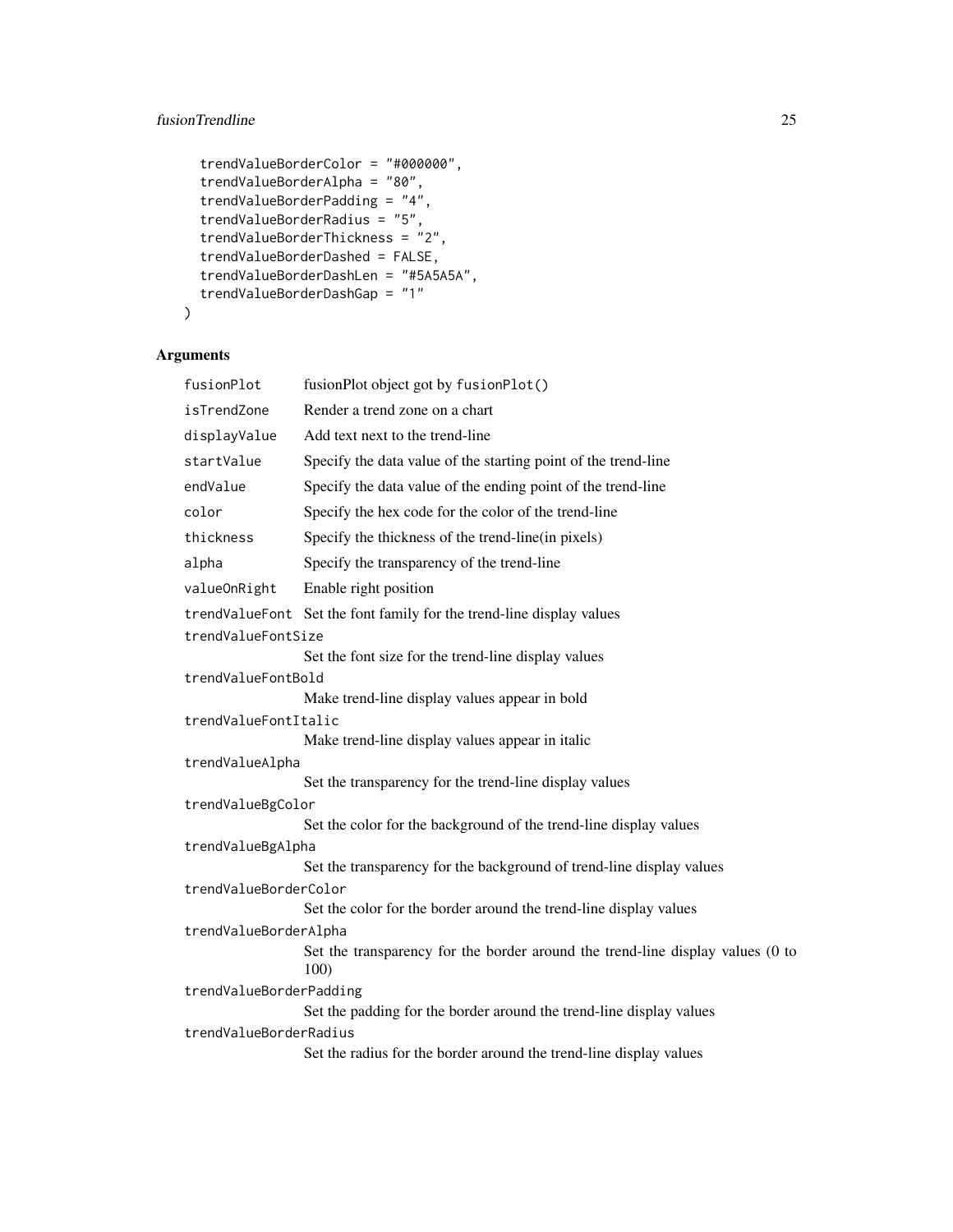<span id="page-25-0"></span>

| trendValueBorderThickness |                                                                                                  |
|---------------------------|--------------------------------------------------------------------------------------------------|
|                           | Set the thickness of the border around the trend-line display values                             |
| trendValueBorderDashed    |                                                                                                  |
|                           | Specify whether the border around the trend-line display value will be drawn as<br>a dashed line |
| trendValueBorderDashLen   |                                                                                                  |
|                           | Set the length of each dash                                                                      |
| trendValueBorderDashGap   |                                                                                                  |
|                           | Set the gap between each dash                                                                    |
|                           |                                                                                                  |

## Examples

```
library(fusionchartsR)
df <- data.frame(label = c("Venezuela", "Saudi", "Canada", "Russia"), value = c(290, 260,180, 115))
df %>%
fusionPlot(x = "label", y = "value", type = "column2d") %>%
fusionTrendline(displayValue = "Help", startValue = "100") %>%
fusionTheme(theme = "candy")
```
runDemo *Fusioncharts Demo*

#### Description

Running Shiny App

#### Usage

runDemo()

#### Examples

```
if(interactive()){
library(shiny)
library(fusionchartsR)
runDemo()
}
```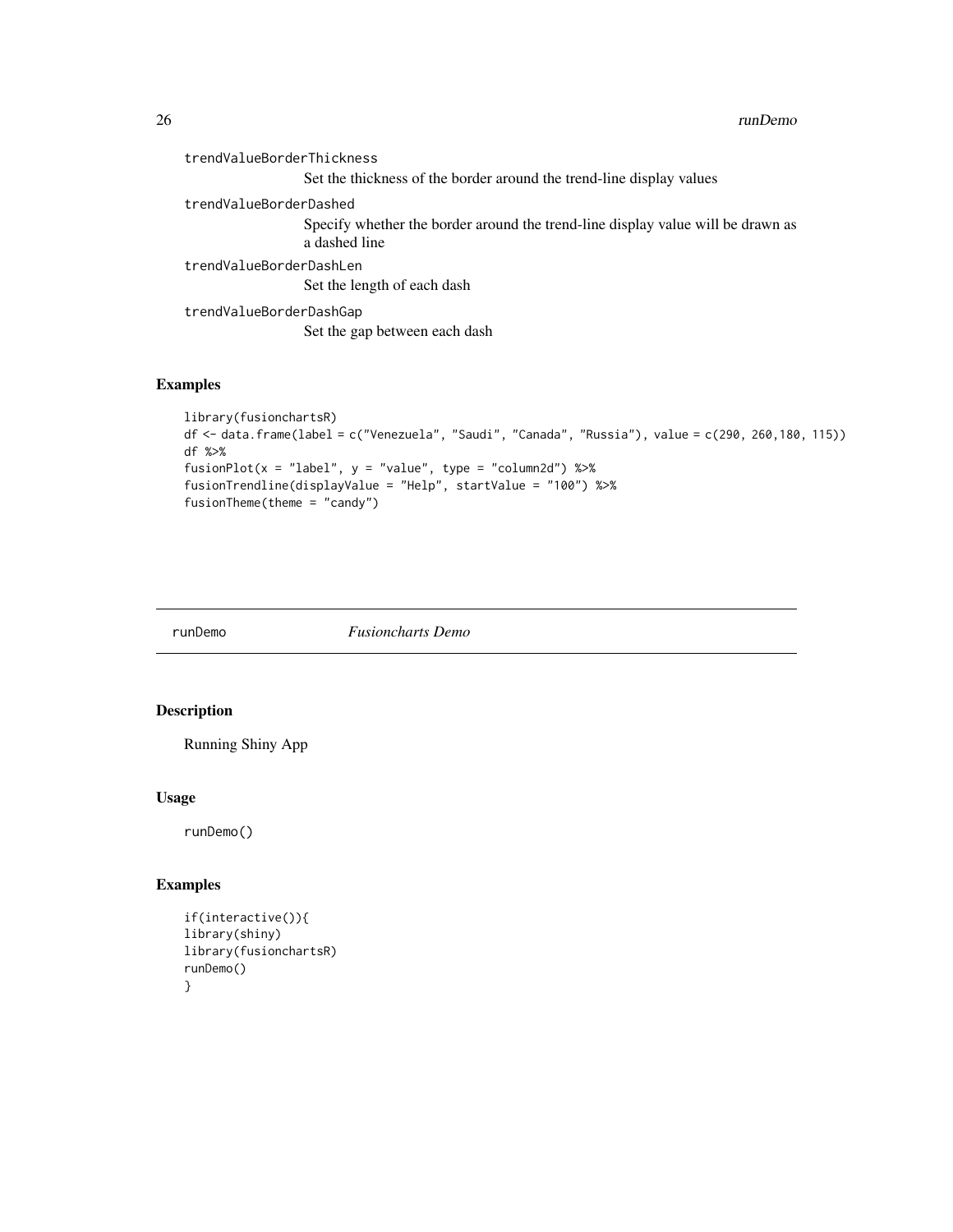<span id="page-26-0"></span>%>% *Pipe*

# Description

Like dplyr, fusionchartsR also uses the pipe function, %>% to turn function composition into a series of imperative statements.

### Arguments

lhs, rhs A visualisation and a function to apply to it